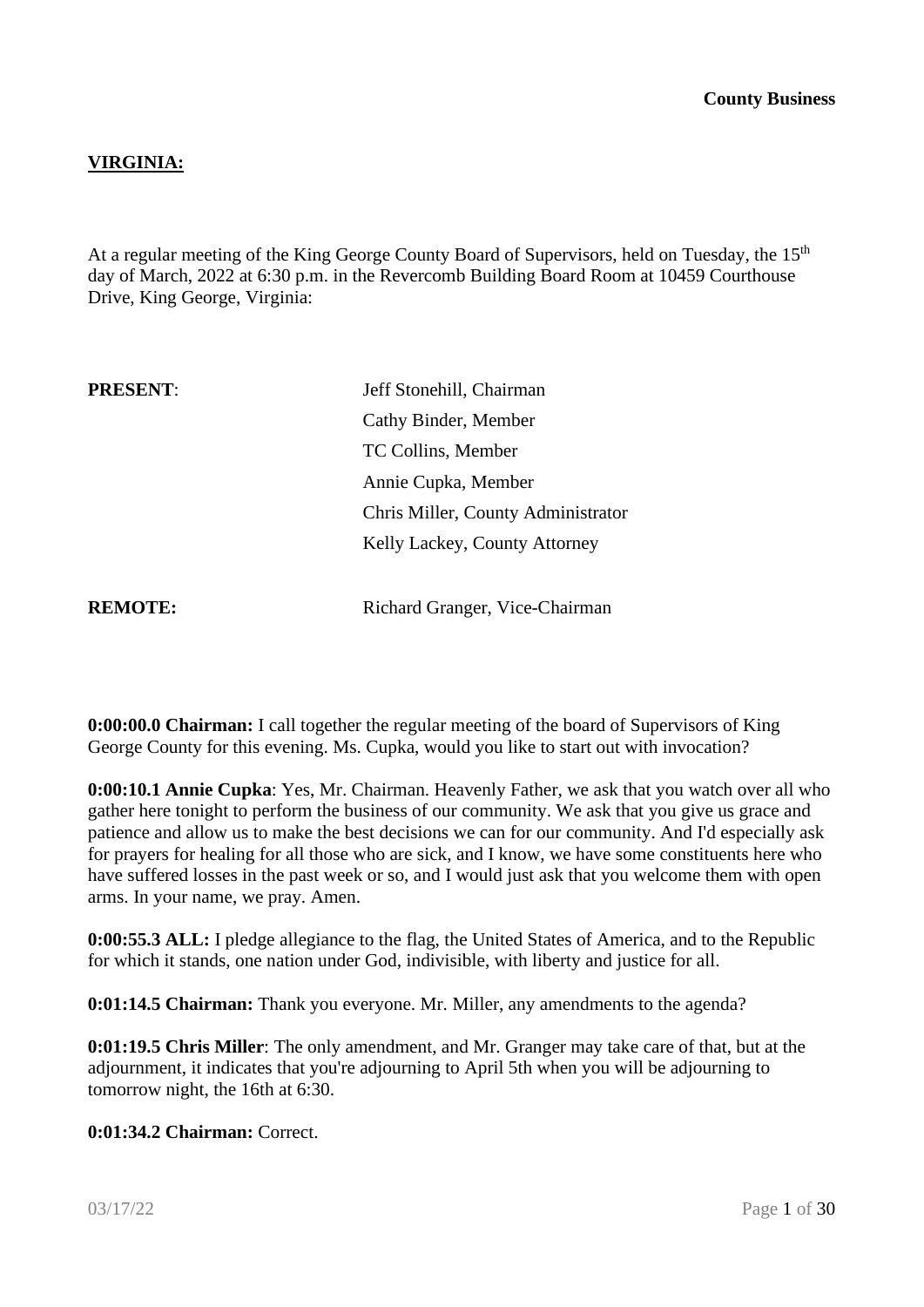**0:01:34.8 C. Miller:** Yes.

**0:01:35.1 Chairman:** I see that. Okay, thank you.

**0:01:37.3 A. Cupka:** Mr. Chairman?

**0:01:38.1 Chairman:** Yes.

**0:01:39.1 A. Cupka:** May I... Ms. Lackey, we have a member who is participating electronically. Is that correct? Don't we have to read a statement?

**0:01:53.8 Kelly Lackey**: We just need a brief explanation. I believe it's for personal reasons, so he has to give us what the personal reason is and his location.

**0:02:03.2 A. Cupka:** Thank you for your indulgence, Mr. Chairman.

**0:02:08.5 Chairman:** Mr. Granger, can you hear us?

**0:02:11.8 Richard Granger**: Yes, sir. Can you hear me?

**0:02:12.9 Chairman:** Yes, sir.

**0:02:13.2 R. Granger:** Awesome, I appreciate it. Thank you so much for giving me the opportunity to attend remotely. I am traveling for work, and so I'm out of pocket, I'm out of the region. So just for work, work travel. I'll be back tomorrow though for the budget work session.

**0:02:31.7 Chairman:** Very good. Thank you.

**0:02:32.6 R. Granger:** Yes sir, thank you.

**0:02:36.9 K. Lackey:** And if I may, we just need a physical location or approximate physical location from where he's participating.

**0:02:44.4 R. Granger:** I'm sorry. I'm in Suffolk, Virginia.

**0:02:50.1 Chairman:** Thank you. Okay, at this point I'm gonna open the floor for public comment. Comments will be limited to three minutes per person in order to afford everyone an opportunity to speak. If comments relate to a specific public hearing item, we ask that you offer those comments at the time of public hearing. Is anyone here this evening for public comment? Mr. Shelton.

**0:03:26.5 Don Shelton**: Now can you hear me?

**0:03:27.4 Chairman:** Oh yeah.

**0:03:28.5 D. Shelton:** A couple of things. One, to let everybody know that the Historical Society will have a meeting here this Thursday at 6:30. The topic of discussion will be the Virginia Indians. We have a couple of videos on it. Number two is, we do have a King George County Museum here in the county that's open on Thursdays and Saturdays. We do have all of the history. We have the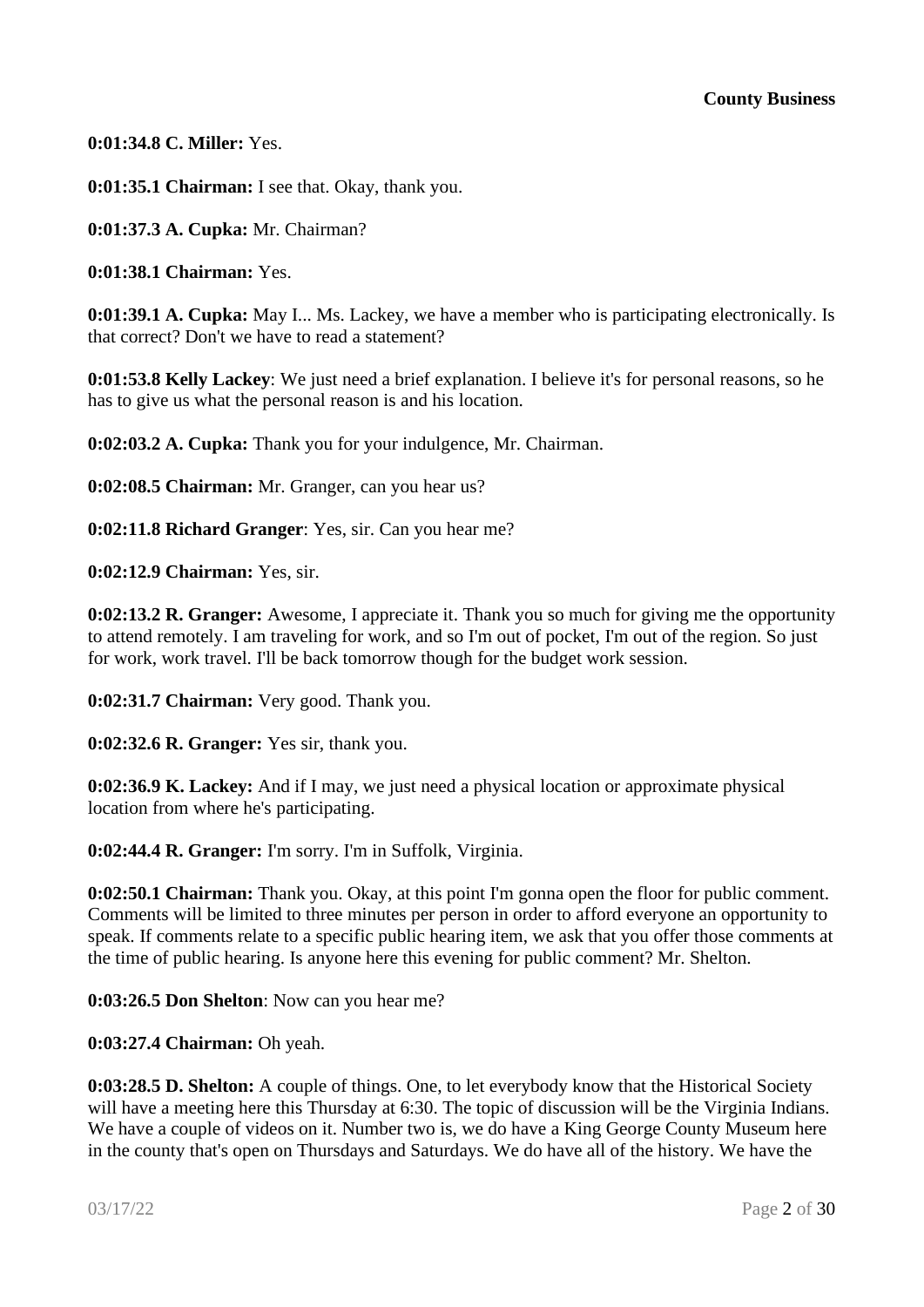Black history, we have the Indian history, we have all kinds of history that we can pack into one little place. Elizabeth Lee spent over 25 years building that museum over there and we have a lot over there. So if you can come to the meeting on Thursday, we will welcome you. If you get time, come by and stop and see us at the little museum and see how much we do have packed in there. Thank you. Also, all of you guys, thank you for all the work you do for the county.

**0:04:23.5 Chairman:** Thank you, Mr. Shelton. Anyone else? Seeing none. Ms. Jordan, step right up.

**0:04:36.8 Claudette Jordan:** Good evening, I'm Claudette Jordan, 11773 Big Bear Lane, Lusby, Maryland. Mr. Chairman, good evening, board members, county administrator and attorney, thank you for the opportunity to address you. As president of the Ralph Bunche Alumni Association... Stall the timer. I would like to convey the excitement members feel to know that real progress and change is being made toward revitalizing the Ralph Bunche High School building. King George County's actions to secure the \$500,000 grant for roof replacement, submission of a request to apply for additional funds to repair the electrical system, and also, including the building on the county's list of properties to be evaluated for future use are all in the steps of the right direction. Our officers and members support the county's actions and we're working to continue this trend of forward progress. I feel I must make the county aware of a matter of concern to our association, which county officials may also find concerning. As we were recently working on and updating our media accounts, we came across a website, www.rb88c.org, that is soliciting donations to help us reach our milestones and provide the funding needed to create the Ralph Bunche Arts and Humanities Center. It goes on to say that their project is to "transform the Ralph Bunche High School building to create the Ralph Bunche Arts and Humanities Center." The website includes pictures of Ralph Bunche High School with no mention of the county's ownership of the building or that King George County had boarded a relationship with this entity a year ago in a letter from the county administrator dated March 4th, 2021. That this group is continuing to attempt to solicit donations and fundraise more than a year after the county discontinued any former relationship may be giving the false impression of a relationship to the county, as well as having the authority to transform the building that does not exist. Our association has several concerns with this matter, but mainly the very real misperception that the Ralph Bunche Alumni Association is affiliated with this group, when we are not. It worries us that members of the public, and specifically donors, may be under the false impression that this group is working with the county and with Ralph Bunche Alumni Association when they are not. It is our hope that the county will investigate this matter to protect the longstanding legitimate efforts the county, as well as Ralph Bunche Alumni Association are making to preserve the building and plan for its future use. Please know that our association values its relationship with the county, and our members fully support the Board of Supervisors in its current efforts regarding the Ralph Bunche High School building. Thank you again for the opportunity to address you.

**0:07:55.9 Chairman:** Thank you, Ms. Jordan. Anyone else for public comment? Yes, sir. Step right up. If you could state your name and address.

**0:08:03.4 Jeremiah Lange:** My name is Jeremiah Lange, I live at 14407 Hillcrest Drive. I came tonight regarding the proposed tax increase for property taxes. I saw that there was gonna be a discussion on that later tonight, based upon the comments online, and I just wanted to make it... So back when the... Couple of months ago, when they first sent out the letters proposing the increase in property taxes, there was a note saying, "You can contact the County Assessor, reach out to them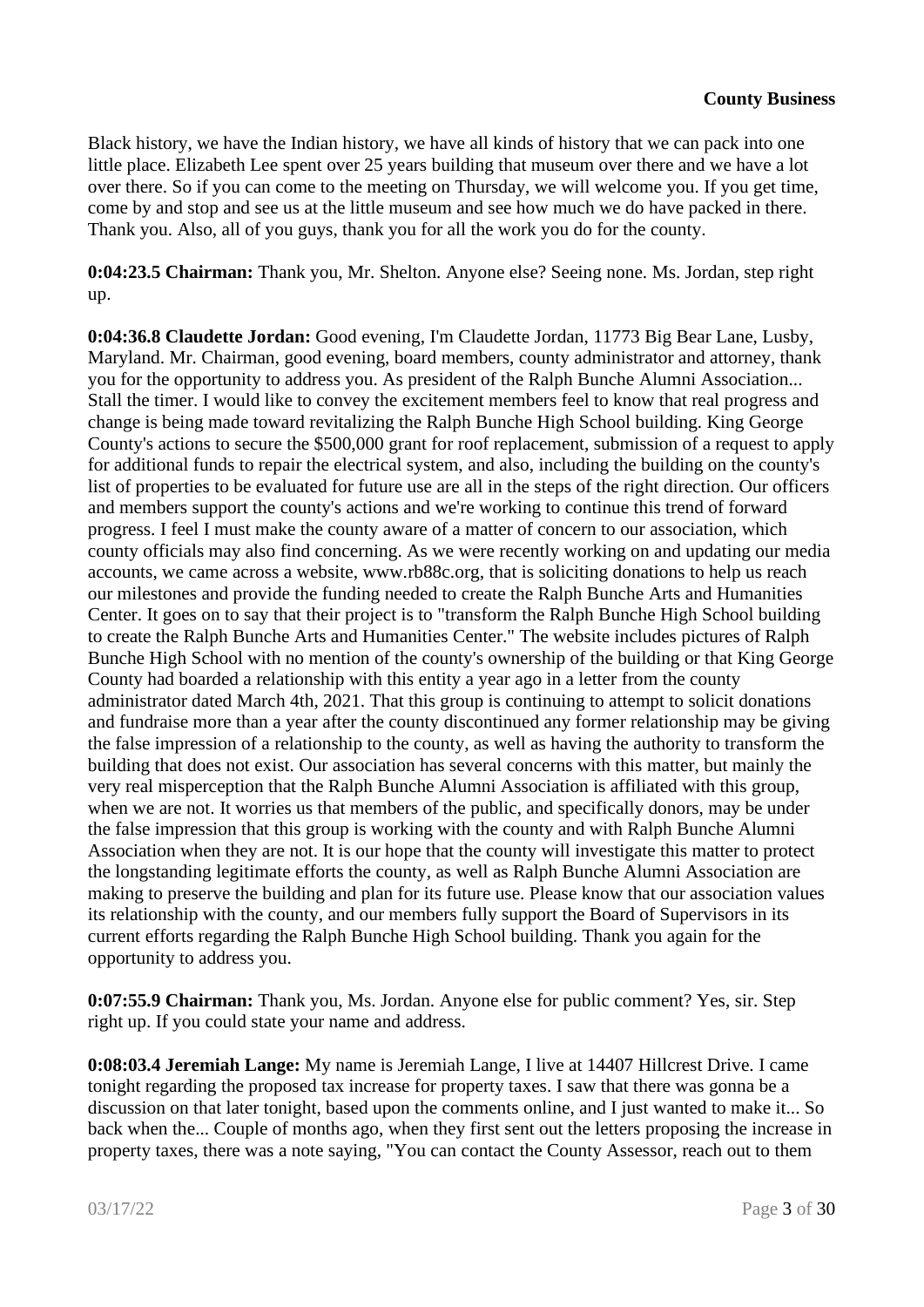and then submit an appeal to the Assessor." So I initially reached out to the Assessor via phone per their requirements. I tried a couple of times, I left a voicemail at least once that I recall. Never got a reply back from the Assessor, so I ended up submitting an appeal. And then I only got back a note saying that my property value was going to maintain the assessed value that they had assessed it at. There would be no change and there was no comment as to why it was or was not approved or disapproved or any sort of change. And to me, the whole process regarding the change of property tax value is kind of a big black box. There was a comment saying, "Here's what your property value is." It did not appear to take into account the fact that it had basically doubled my property value since I purchased the home about five or six years ago now, back in 2015, so I guess about seven years maybe. And basically it was saying, it was right at 262 when I bought it, and now they're saying about half a million dollars. And so to me, there's a concern as to why it would jump that much, especially without any ability to get hold of the Assessor or to actually find out any detail as to what the breakdown was and why it was rated the way it was. Especially comparing to websites such as Zillow and everywhere else online, the range that they estimated was anywhere from 388 to about 470. And I submitted some of that documentation along with my appeal, and again, there was no sort of breakdown as to why that was or was not the case. That's the end of my comment. Thank you, sir.

**0:09:55.1 Chairman:** Okay, thank you. Anyone else for public comment? Okay. This time seeing none. Mr. Dines, anyone online? Did any board members get any correspondence that need to be read in? No? Mr. Collins, no? Okay. Alright, at this time we will close public comment and we'll move on to reports to members of the board. Ms. Binder?

**0:10:53.2 Cathy Binder**: Thank you, Mr. Chair. I wanna thank Mr. Shelton for coming out and telling in an advertisement for the museum for people to visit. Ms. Jordan, thank you for coming out. I know I've talked to you a lot about... Especially, I gave you all those yearbooks I scanned for the Ralph Bunche Alumni Association. Hopefully we can find the rest of the yearbooks, I only found 11. So hopefully... And I know your group has spent a long time looking for that building to be a museum of some sort to represent the history, the valuable history. Sir, I couldn't remember your name, I apologize. But we are looking at everything. You could go talk to Ms. Judy Hart and maybe she could give you some more clarification on your concerns with the property tax, but we have not set the tax rates yet. But if you wanna reach out to any of your Board Supervisors. I apologize, I didn't catch your name. And let's see, let me go back to my report. This week, I answered several constituents' concerns. I wanna tell you about a couple of them, because there might be other people in the community that have these concerns also. One of them, I had a constituent reach out about VDOT inmate work crew picking up debris on the main arteries and in neighborhoods. I reached out to our Sheriff and to David Beale from VDOT and got some more information and referred it on to constituent, but just to let the public know, these inmates are from this trustee work program that is highlighted in the VDOT supervisor's manual. This trustee status is prisoners who are not convicted of a serious crime, and this program has been in place for a while at no taxpayer cost. But I do understand the concern and have spoken to our Sheriff Giles and our VDOT representative about that, and I understand from Mr. Giles that it's been forwarded up the chain of command. And so, just to reach out, if anybody has any concerns, you can contact me. Also, I had concerns expressed from some of my citizens about noise and property damage from NSWC, and I just wanted to point out that for those that are new to the area or have concerns, you can contact NSWC DD Public Affairs at 540-653-8154. The NSA South Potomac Facebook page also has a weekly testing schedule, you can look up for more information. And then lastly, in a couple of days, I'll be touring the waste water plants to gear up for our combined work session. And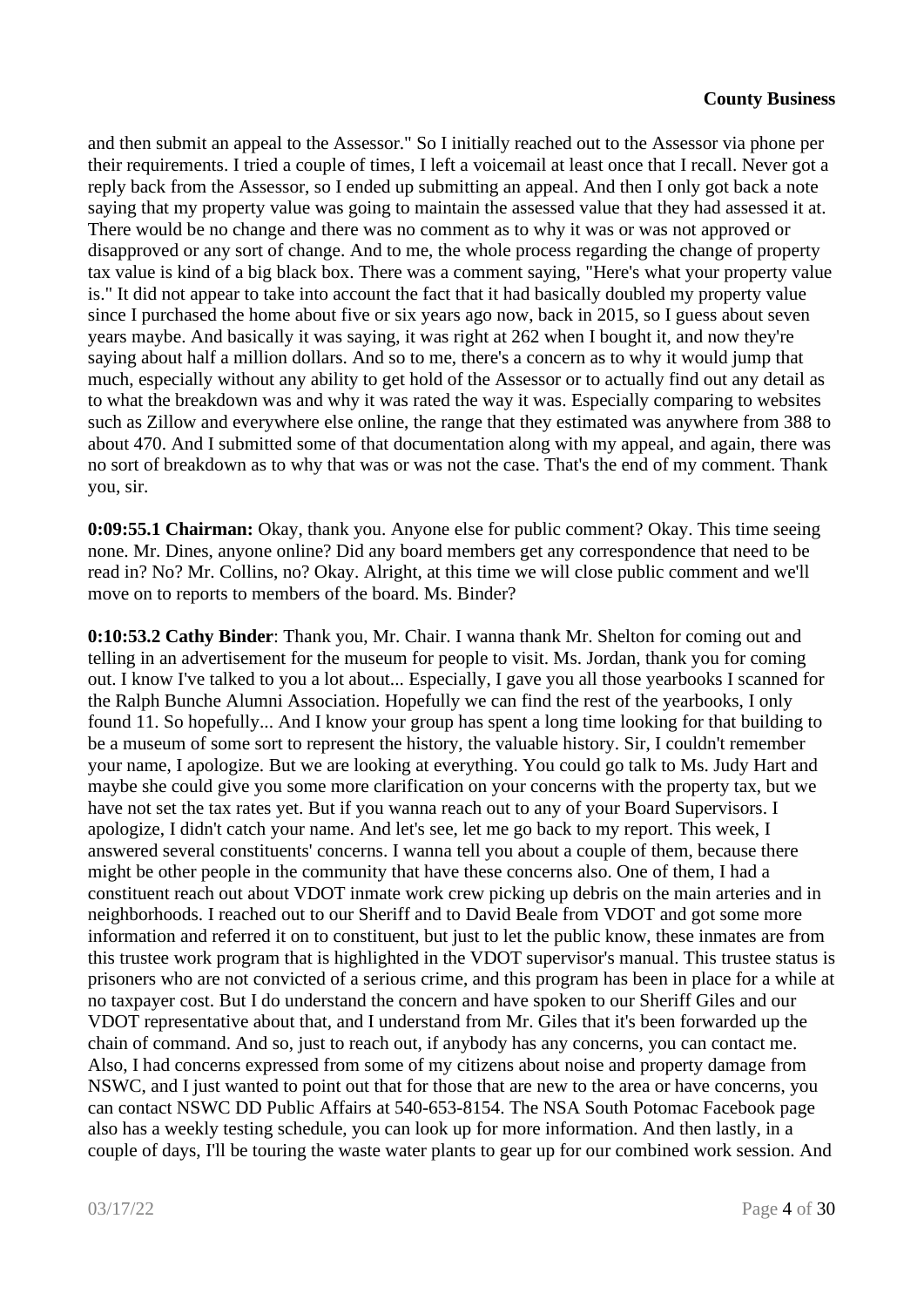I wanna specify this, possible, I know there's a lot of social media scuttlebutt about talking and starting a discussion about the possibility of merging the service authority into a county department. And that's the end of my report. Thank you.

# **0:13:42.1 Chairman:** Thank you. Ms. Cupka?

**0:13:45.2 A. Cupka:** Thank you, Mr. Chairman. I wanna start by thanking everyone for coming out. Mr. Shelton, thanks for the update on the Historical Society. We appreciate everything y'all are doing. Ms. Jordan, thank you for expressing your support for the steps that we've been trying to take. I know it's frustrating, we heard from a citizen at the last meeting that we're not doing enough, but we're taking it step by step, one step at a time, we're doing what we feel we can until we get that assessment back, that report. And I think it's... Is it Mr. Lange? I wrote down your address and I went on GIS real quick and looked it up, so thanks for coming out. I just wanna make sure you understand, all we're hearing tonight is with regard to setting deadlines for dates for when... Like a drop dead date for your ability to appeal to the Board of Equalization. So if you're not aware, you still have the ability to contact the commissioner's office and make an appointment to have your matter heard before the Board of Equalization as well. So if you haven't done that yet, I would certainly encourage you to do so. Thank you very much. Let's see, I attended the county budget work sessions Wednesday, March 2nd and Wednesday, March 9th. Thanks so much to staff for your work on crafting the budget process. I wanna congratulate the Sheetz-to-Sheetz run participants who competed and the volunteers who supported the event last weekend. I know that typically draws a number of hotel guests to our area, and I'm looking forward to, hopefully, at a future board meeting, Mr. Chockley will bring some after race data to us. And one last thing, I move to appoint Mr. Stuart Ashton to the Wetlands Board. Mr. Ashton resides on River Front property here in our community and is very active in conservation efforts.

**0:16:02.1 C. Binder:** Second.

**0:16:04.8 Chairman:** All in favor?

**0:16:05.9 C. Binder:** Aye.

**0:16:06.2 TC Collins:** Aye.

**0:16:06.5 A. Cupka:** Aye.

**0:16:07.1 R. Granger:** Aye.

**0:16:09.8 A. Cupka:** And that's all I have. Thank you very much, Mr. Chair.

**0:16:13.4 Chairman:** Thank you. Mr. Collins?

**0:16:15.0 TC Collins**: Good evening. Mr. Shelton, thank you for coming out and providing the information on the Historical Society. Mr. Lange, I wasn't sure whether you had gone to the Board of Equalization or not. Okay. So Ms. Cupka is right, you still have time to appeal your assessment through the Board of Equalization. They can either keep your assessment, not your tax, your assessment the same, they can raise it or they can lower it. So that's the three things they can do and they don't have an explanation, they just give you a verdict on the one sided information you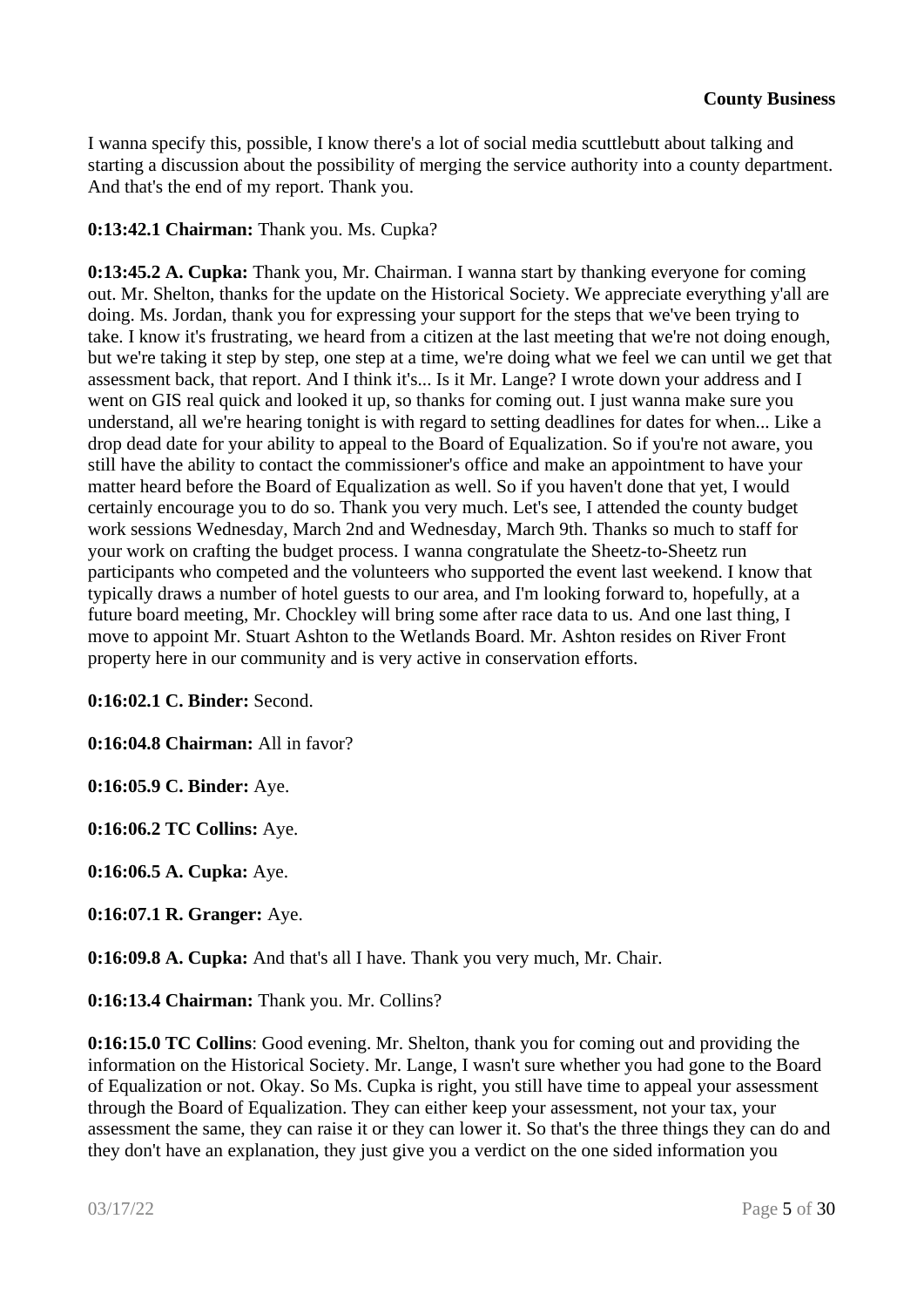provide them. So just for your information. Ms. Jordan, I was wondering the same thing. I've been understanding that there's another group that was... Came in front of the board a year or two or whatever it was ago, and they didn't go with that plan, the board didn't. And I was wondering the same thing, why is another organization raising funds for Ralph Bunche? So that's the question I would like to have answered myself. So thank you for coming out.

And my last thing is, last meeting, I submitted a FOIA request to obtain information on communications on the Water Authority and the Board of Supervisors. I filed a waiver of fee on the fifth day after the request was submitted. I received a letter from the county administrator that a fee for records would be \$439.30. I submitted the fee of \$439.30 from my personal funds. I questioned how an employee of the board can set charges for a board member and not let the board vote on the waiver. I also questioned that an email was sent to all the people that I requested information from will be self-reporting that information back to the FOIA. I believe this is inherently problematic and there should be a third-party facilitation of that. Thank you, Mr. Chairman.

**0:18:38.1 Chairman:** Thank you, Mr. Collins. Mr. Shelton, thanks for the update and... On the museum and everything. I appreciate that. I also forgot about the Thursday evening that they were there, so it's a good reminder. Ms. Jordan, thanks for coming. And thanks for coming all the way from Maryland to support Ralph Bunche and I'm glad that you're happy with the roof replacement and everything else. Mr. Lange, you're a fast talker. I got the Jeremiah part, I didn't get the last part. But yes, it's a broken record and we've been hearing that over and over. I myself also never got a call back from the assessor either, so we're in the same boat. And they... Like Mr. Collins said, we haven't heard from him and as Ms. Binder said we haven't set the tax rates. So if it's something that we need to do, if we need to lower them, I don't know if we will, but we'll do what we can. That whole assessment was pretty much a mess, so we'll see what we can do about it but thanks for coming out. And I also attended the last couple of work sessions. We're getting closer to a budget for us for next year and also, to say thank you for all the folks that did the sheets run, what an awful day to do a run, but I think last year we were there and it was 70 degrees and sunny and this time we were fighting snow, so thank you for everybody that participated in that, and that's all I have. Moving on to consent agenda, do we have a motion? Oh, I'm sorry. Mr. Granger?

**0:20:28.3 R. Granger:** I thank you... I just say thank you to all those who came out and provided comment, I'll provide a more thorough report next time at the meeting personally. Thank you.

**0:20:39.2 Chairman:** Sorry about that, Mr. Granger, I looked to my right and you weren't there, I'm sorry.

**0:20:42.2 R. Granger:** No worries.

**0:20:44.2 Chairman:** Now moving on to the consent agenda, do we have a motion?

**0:20:49.0 C. Binder:** I make a motion to accept the consent agenda as presented.

**0:20:53.0 A. Cupka:** Second.

**0:20:56.2 MC:** Motion properly seconded, all in favor?

**0:20:58.5 C. Binder:** Aye.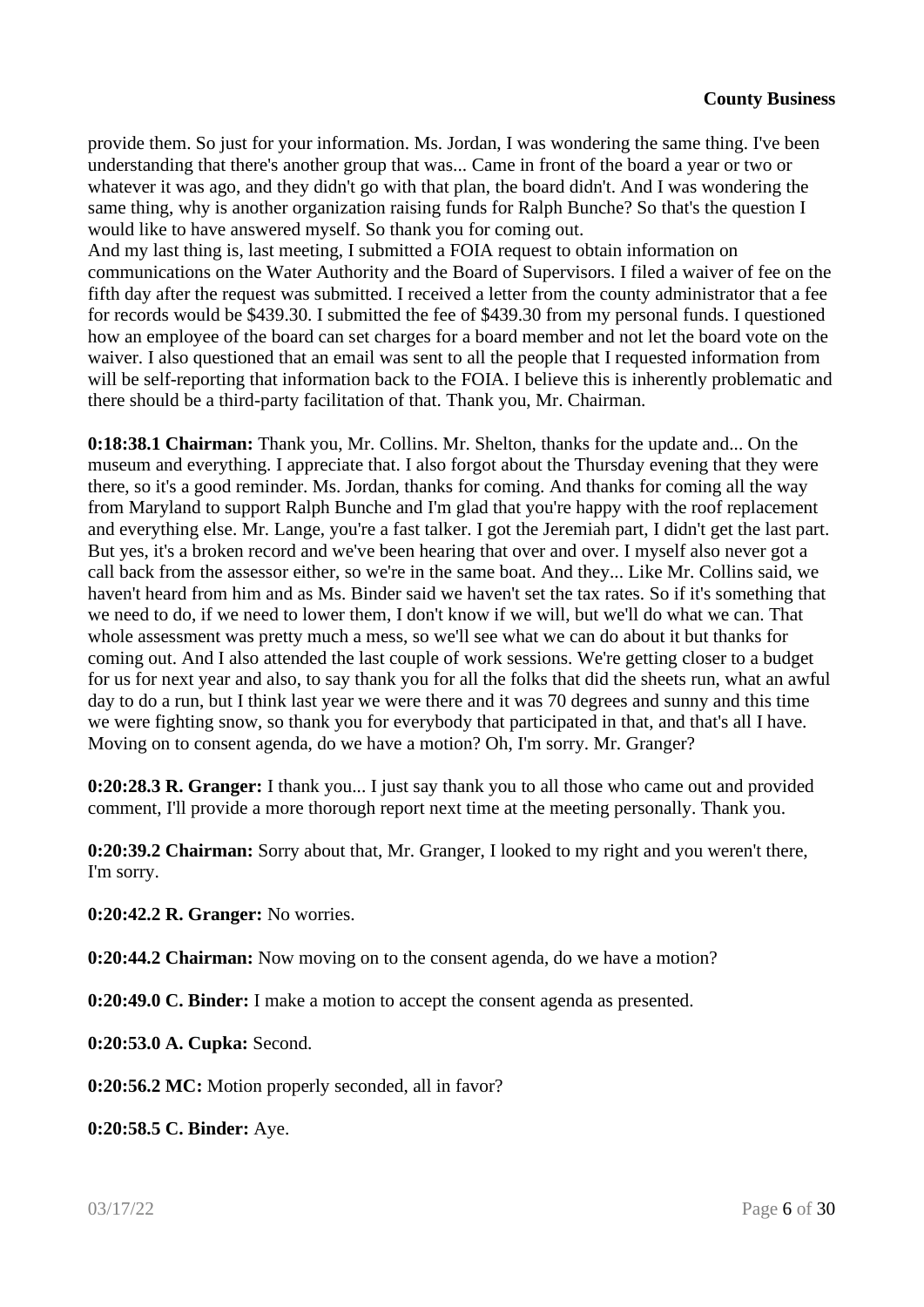**0:20:58.5 TC Collins:** Aye.

**0:20:58.6 A. Cupka:** Aye.

**0:21:00.5 R. Granger:** Aye.

**0:21:00.6 Chairman:** Chair votes aye. Motion passes. Thank you. Moving on to county official's report. Mr. Jones, step right up.

**0:21:20.5 Randy Jones**: Good evening, Mr. Chairman and colleagues. First, before I get into the report, just a little quick report on our office. We anxiously await finalization of the budget, so we can get on with printing the tax bills, so I just politely encourage or ask, as soon as that is done, if our office can just be notified of that, so we can just get printing. Sometimes that process goes a little bit long and we aren't able to get the bills out in time for our customers, so just a quick little reminder on that. Our February report, we began the month with \$33,180,508.13. We had \$11,921,115.83 in receipts. We dispersed \$12,113,861.97 leaving us with an ending balance of \$32,987,761.99. This total has not been reconciled, there is a little bit of an issue with the school payroll entry that hit the general ledger, but finance department is aware of it, they're working with BAI help desk to resolve that, and as soon as that has been resolved, then the month of February will be able to be closed. And that's all I have. Any questions?

**0:23:22.0 Chairman:** Any questions for Mr. Jones? Alright, thank you, sir.

**0:23:26.8 R. Jones:** Thank you. Appreciate it.

**0:23:29.0 Chairman:** Mr. Miller, can you see that... Make sure those get into the minutes?

**0:23:31.5 C. Miller:** Yes, sir.

**0:23:36.6 Chairman:** Sheriff Giles?

**0:23:46.0 Sheriff Chris Giles:** Good evening, Mr. Chairman and members of the board, Mr. Miller, Ms. Lackey. I come before you tonight to advise you that on March 8, 2022, the King George County Tow Board convened and voted to raise the rates for towing for the law enforcement rotation. Back in 2020, the King George County Tow Board set the rates for all wreckers that towed from the law enforcement rotation. This was done so all the wrecker services and the law enforcement rotation would have the same rates, and I can quite honestly tell you that by doing that it minimized the complaints about the rates altogether from the customers. Most recently, some of the tow company owners approached the Tow Board and requested a rise in the fees due to the inflation and the rise in gas prices. I have added a copy of the new rates in your packet. Accident tows have been raised from \$300 during working hours to \$350 for after hours, and then after hours goes from \$350 to \$400. The large-duty wrecker tows were raised from \$550 to \$600. Daydry went from \$15 a bag to \$30 a bag, and these rates we checked around are all comparable to the surrounding jurisdictions that have the fixed rates as well. So I just wanted to make you all aware of that and can answer any questions if you have any.

**0:25:10.8 Chairman:** Any questions? How many wreckers do we have on?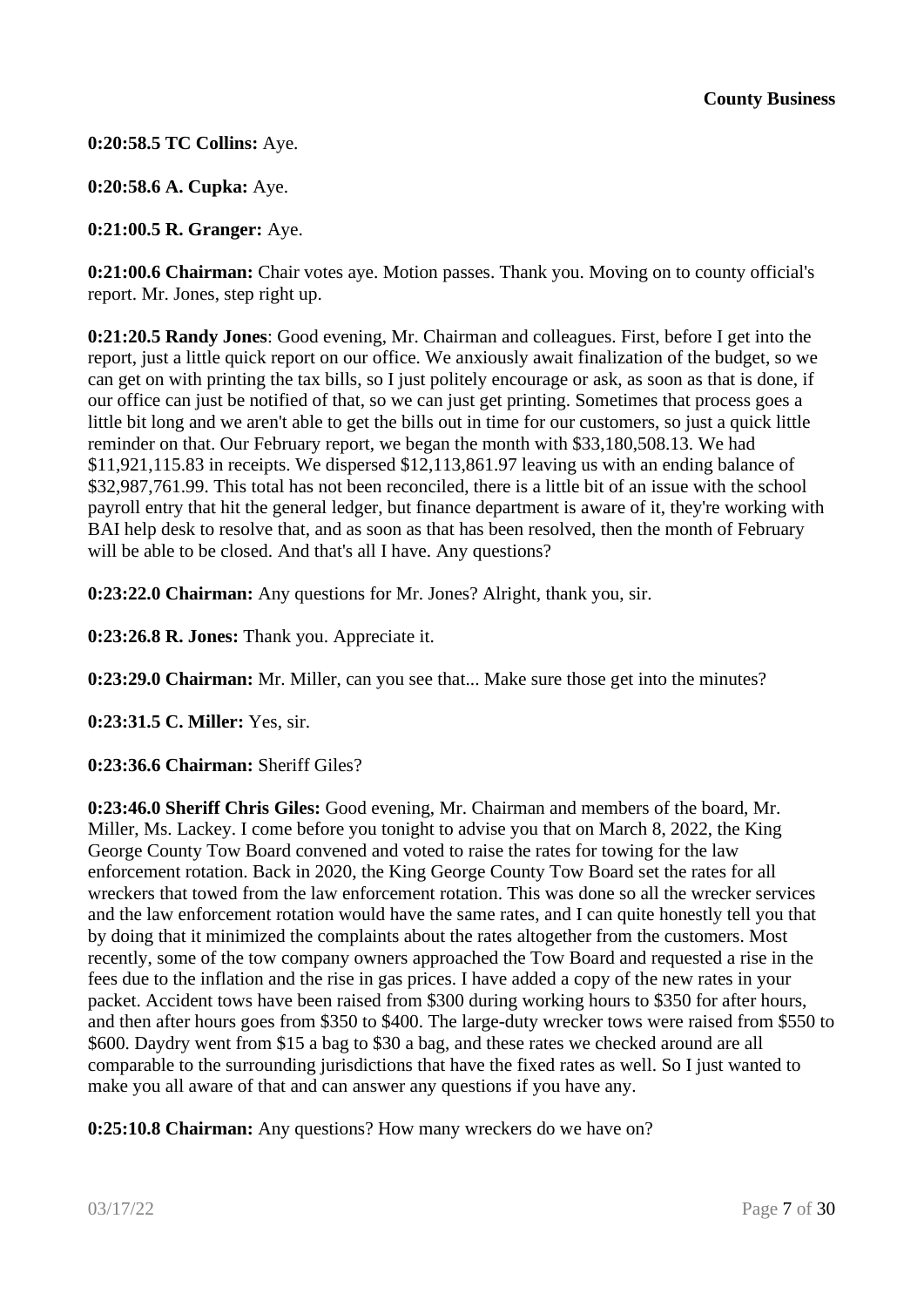**0:25:14.5 Sheriff Giles:** Eight.

**0:25:15.1 Chairman:** Eight.

**0:25:16.2 Sheriff Giles:** Eight regular conventional and two heavy duty.

**0:25:23.6 Chairman:** Gotcha, okay. Nothing else?

**0:25:24.5 A. Cupka:** Mr. Chairman, may I ask a question of the county attorney relative to this?

**0:25:30.0 Chairman:** Absolutely.

**0:25:30.4 A. Cupka:** Ms. Lackey, do we or the Tow Board, or does anyone have to make public advertisement like publish the new rates in the newspaper or anything like that?

**0:25:43.4 K. Lackey:** They don't need to publish their rates, 'cause their meeting was an open public meeting, but I think for sake of public notice, I think it's a good practice that we're having the sheriff report it to the board.

**0:25:53.9 A. Cupka:** Thank you. Would there be consensus of the Board to direct staff to also have it posted on the county website?

**0:26:03.8 Chairman:** Sure.

**0:26:04.6 A. Cupka:** Thank you very much. Thank you, Mr. Chair, thank you, sheriff.

**0:26:07.8 Chairman:** Thanks, Sheriff Giles.

**0:26:08.9 Sheriff Giles:** Mr. Granger, do you have anything?

**0:26:12.8 Chairman:** Mr. Granger?

**0:26:14.6 R. Granger:** I do not. Thank you for the opportunity but I'm good, thank you.

**0:26:16.0 Chairman:** Thanks.

**0:26:19.4 C. Miller:** Excuse me, Mr. Chairman, we skipped the approval of the minutes. I'm sorry to tell you that, we need to put that in bold, I guess, 'cause it's kinda hidden in there.

**0:26:38.5 Chairman:** We went right over it.

**0:26:42.4 C. Miller:** So if you would amend the agenda to go backwards.

**0:26:54.7 Chairman:** We moved for the whole consent agenda, isn't the minutes are also included in that as well?

**0:27:04.1 C. Miller:** That's correct. Yeah, that's correct. Yeah.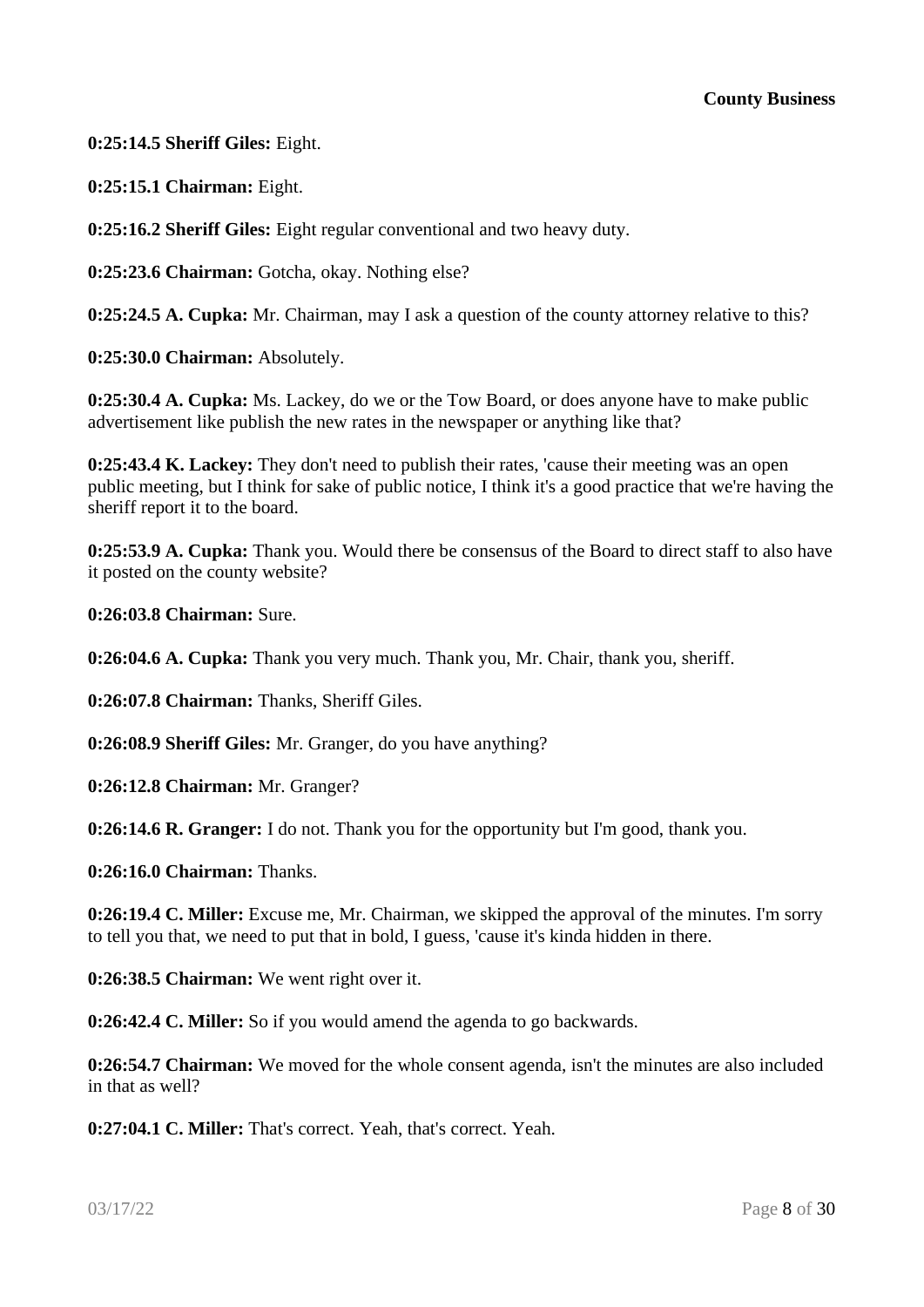**0:27:04.2 C. Miller:** Somebody in the audience had pointed it out to me, so that was why I just wanted to mention it, 'cause I thought the same thing.

**0:27:14.5 Chairman:** Okay. We went right on through that and it was all in the consent.

**0:27:22.4 K. Lackey:** It's included in the consent agenda items as Point 9 of 9.

**0:27:30.1 Chairman:** Okay, thank you for the clarification. Report for the county attorney now. I lost my train of thought here. Ms. Lackey.

**0:27:49.7 K. Lackey:** I do have several items tonight to provide updates on, the first being two new notices were received from Dominion Power. The first was very brief, it was a two-page, which for Dominion Power is pretty short. It's a notice dated February 25th of an intent to file an application on or before April 29th for the approval of providing broadband capacity to internet service providers in unserved areas. There's no description of what geographic area that was, so I reached out to the Economic Development Director so that he can track that issue, once a filing is made in April to see who that might affect. May also have a notice to have a... In April, they'll also possibly be petitioning for another rate increase for that project. The second notice from Dominion Energy is dated February 17th, it is for approval of cost recovery for cost overruns at two power stations and a new additional project at a third power station, those projects are associated with state and federal environmental compliance. The cost overruns for the two power stations look to be about 18 million, the new project at the third site is at a cost of approximately \$119.7 Million. So in the agenda packet, there's a public notice of an intent for an evidentiary hearing on July 13th. Dominion would be proposing to recover rates from rate payers from November 1st, 2022 to October 31st of 2023. For a household that uses 1000 kilowatt hours of electricity per month, it would be an approximate increase of \$0.70 per month, and interested parties may submit written comments on or prior to July 12th. The next item I have is a brief update on retail marijuana sales. In the previous general assembly session, there was a bill that was passed that would have authorized a local referendum on whether or not to allow retail sales of marijuana, but that bill needed to be re-enacted this session, which just ended and it was actually killed, it didn't move forward. So as of right now, retail sales of marijuana will not be happening in 2024 and also there is currently no authority for a local referendum on retail sales. Now, that could change in the next legislative session, but that's the current status.

I also wanted to give notice of a possible change to the hunting ordinance. Specifically for some time now, King George has allowed muzzle-loaded rifles to be used during deer hunting season, but not other kinds of rifles, so the public can look for a future public notice likely to be advertised prior to an April meeting that would allow hunting with rifles of a caliber larger than a 22. It would require that the person, unless they are a disabled hunter, who has the appropriate licensure for a disabled hunter, they would need to be in a tree stand, they'd have to comply with all other law, and they could only have a loaded rifle when they have actually... When they're actually positioned in the tree stand. So that's, again, just something perspective just for folks to be aware of and to watch out for future public notices on that.

I also wanted to mention, I believe all the members of the board are aware that the Planning Commission on March 8th, they took up the issue of a Planning Commission member who made some comments on social media that many found objectionable, and thought were a contrary to the Commission's ability to act in an impartial manner. The Planning Commission by a vote of five to three recommended that the Board of Supervisors consider dismissing the Planning Commission member on the basis of malfeasance. That would require a public hearing and opportunity for that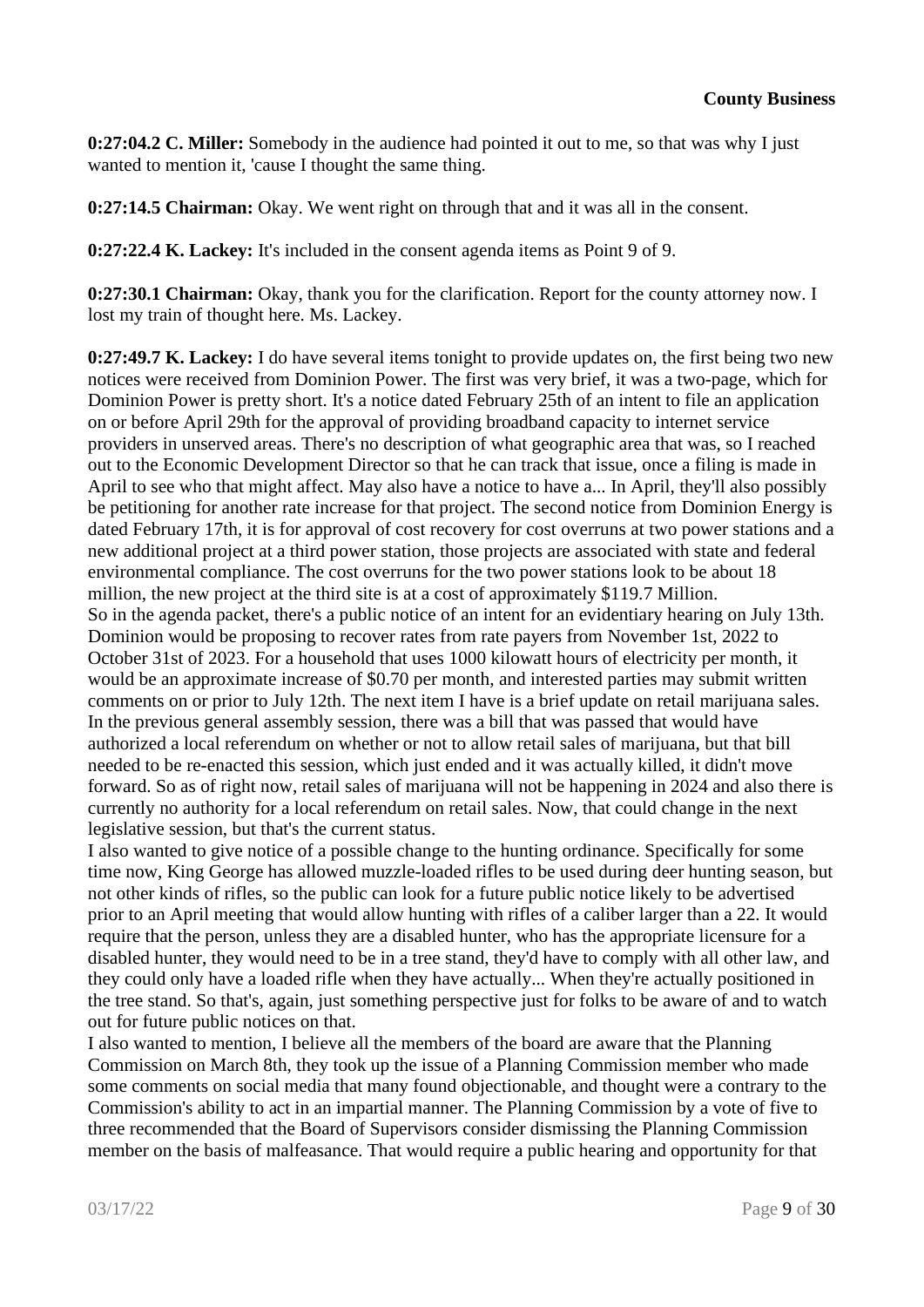person to be heard. If there's interest, I'd be happy to provide legal advice either in a closed session at this meeting or a future meeting, or I could also do that by a confidential legal memo for members of the Board, if there's interest in that.

And then lastly, as was partially discussed in the public comment, there is a matter concerning the Board of Equalization on the agenda tonight. I just wanted to mention that contrary to my remarks at the prior meeting, I was recommending that a deadline be set for appeals to the Board of Equalization by the end of April, and for the Board of Equalization to complete its work by the end of May. In looking at the notice requirements, I've slightly revised that, so in the agenda, the item actually proposes that appeals be made prior to the end of April, but in order for the Board of Equalization to complete its work, that a deadline not be set until the end of June rather than the end of May. And that's all I have.

**0:33:25.4 Chairman:** Thank you. Mr. Granger, any questions?

**0:33:31.5 R. Granger:** No questions, I'm good. I wouldn't mind having a closed session though at some point to discuss that matter.

**0:33:40.2 Chairman:** Okay, thank you. Board members, questions? Ms. Cupka?

**0:33:46.9 A. Cupka:** Thank you, Mr. Chair. Ms. Lackey, at our next regular meeting, 'cause we have a bunch of meetings coming up. At our next regular meeting, could you provide us in your county attorney report, an update on the status? I believe in maybe December, Mr. Bueche and I sought and obtained consensus of the board to have the Golf Cart Ordinance revisited. So if you could provide the board with an update on that at the next... I guess it would be the first meeting in April, I would appreciate that. Thanks very much.

**0:34:19.2 K. Lackey:** No problem.

## **0:34:22.0 Chairman:** Thank you. Mr. Collins?

**0:34:25.7 TC Collins:** No questions, just a couple of comments. On the Dominion general power notices and wanting to recover their fees of that amount, I would think that they would... Be part of their business plan to recover those fees and maybe spend less on action from the liaison committee. The Hunting Ordinance, I would request the Chairman maybe bring forth some experts on the issue, Department of Inland Game & Fisheries. I've received emails from Mark Fyke, who is a gentleman in the community, who is an outstanding teacher and community man and a gamesman. It's always been the rule that on this side of the Blue Ridge, there's no rifles because of the topography being a flat land. I understand through the county attorney that some of the counties have changed that to allow rifles. I would like some information from maybe the sheriff and the Planning Commission in regards to that or a public hearing on that.

**0:35:58.5 Chairman:** Okay, we can try to get 'em... Will we have enough time, Mrs. Lackey, between the second April meeting and the first of May for the state?

**0:36:15.0 K. Lackey:** So it would need to be enacted in April at one of the April meetings. We'd have to get a representative available for one of those meetings.

**0:36:24.1 Chairman:** Okay. Mr. Collins, if we're gonna have this at a public meeting, say the first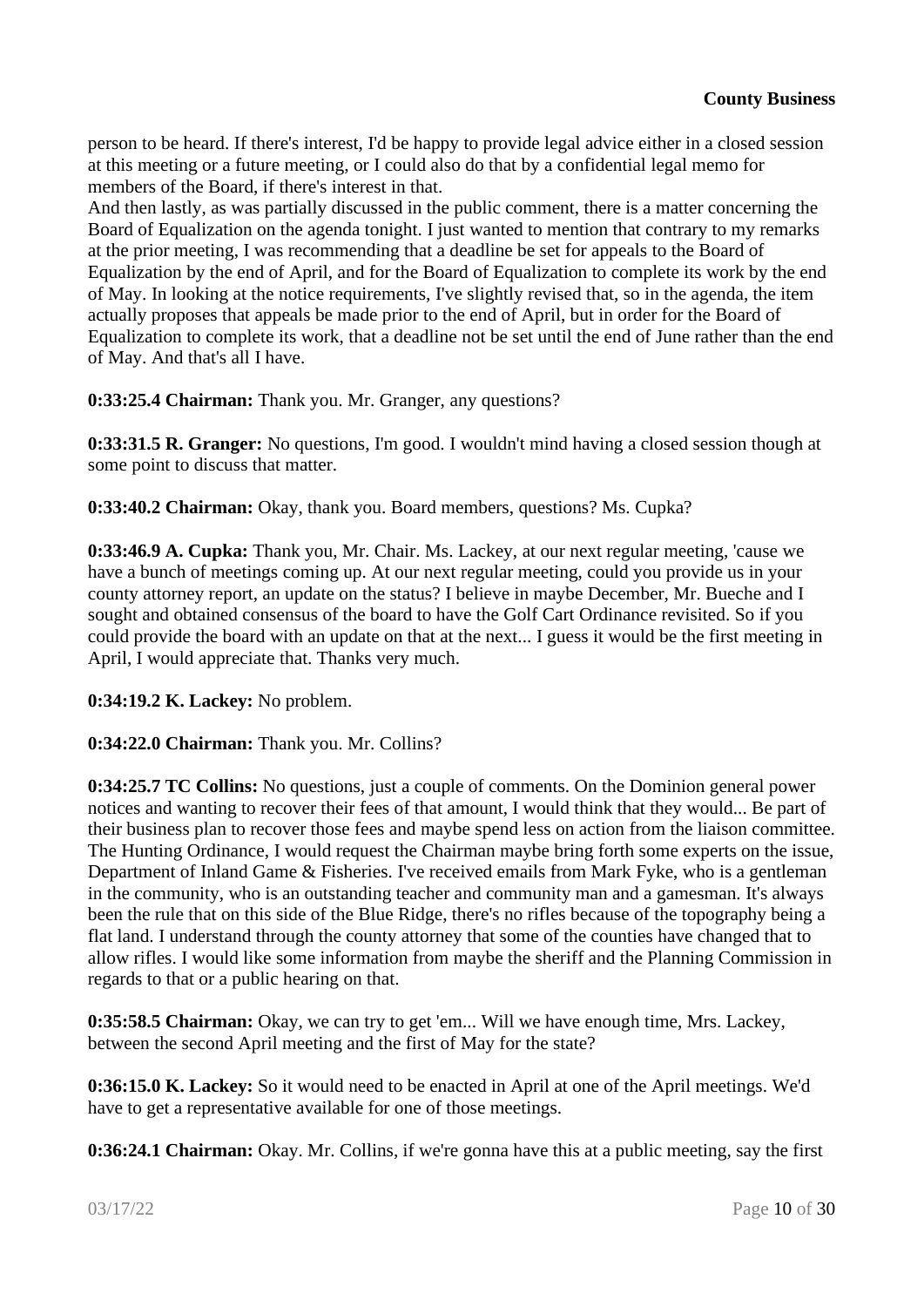of April, due to timing for the State, I've also spoken to Mr. Fyke numerous times and reps from DWR, Sheriff Dempsey, Sheriff Giles, they're all in support of it. So I was gonna have them all come whenever we have the public meeting. Is that gonna be enough time for you or would you like to reach out to them personally?

**0:36:55.9 TC Collins:** If you could send me the email or other type of correspondence that they agreed to that, I wouldn't have any problem if our law enforcement community is in favor of that. I just wanted to know whether they were or not.

**0:37:09.2 Chairman:** Sure. I can also give you their emails or phone numbers if you'd like to speak to them directly but...

**0:37:15.7 TC Collins:** You've been in communication with them, you can just send me the information they provided you.

**0:37:20.8 Chairman:** Absolutely. Will do.

**0:37:26.3 TC Collins:** Thank you.

**0:37:27.5 Chairman:** Anyone else?

**0:37:27.8 C. Binder:** Yes. I have a question, Mr. Chair. Ms. Lackey, I just wanna... For Dominion, I had written down, when I read my packet, about their broadband capacity expansion, I would like to know a little bit because the definition of underserved can be many different definitions depending on who gives you the definition. So I was wondering, are they gonna expand some of the work we've been doing with them? So I'd like more clarification on that.

**0:37:53.7 K. Lackey:** Yeah, I'll calendar the date. I believe it's April 29th that they'll file something. So we'll have some more information then.

**0:38:00.4 C. Binder:** Thank you.

**0:38:04.8 Chairman:** Okay. Thank you, Ms. Lackey. Moving on to our public hearing. King George County Board of Supervisors will now hold a public hearing that has been properly advertised to receive public input regarding an ordinance to set deadlines for the Board of Equalization, Appeals and Deliberations. I will first ask for the staff report and then I will open the floor up to public comment. Public comment is limited to three minutes per speaker in order to afford everyone an opportunity to speak. Please state your name and address before you comment. Upon the completion of public comment, I will bring the matter back to the board for consideration. The board may or may not take action tonight depending on information received during public comment. Ms. Lackey, I guess, are you presenting this or...

**0:39:10.9 K. Lackey:** Sure, I'd be happy to. There is an optional but not mandatory authority whereby the governing body can set deadlines for the submittal of an appeal to the Board of Equalization, and also there's an optional authority to set a deadline for the Board of Equalization to complete its deliberations. I could not find that that was done for the last general reassessment. However, eight years ago, deadlines were imposed and those deadlines were at the end of April and the end of May. So the current version, as I explained it in my remarks, proposes end of April for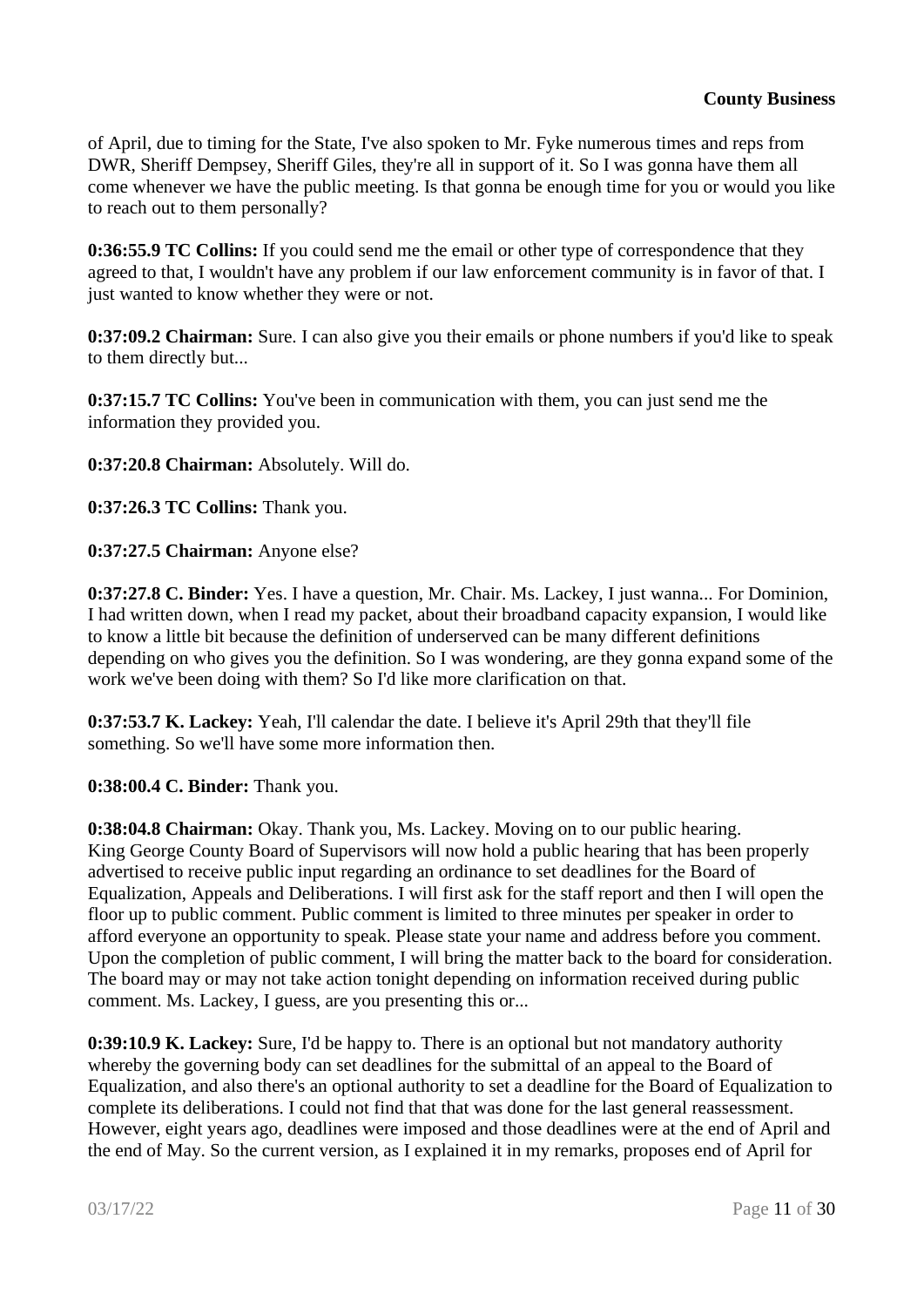submittal of appeals and end of June for deliberations of the Board of Equalization, and that's because that there are some notices that require 45 days notice in some instances. So if someone were to wait till the last minute to file the appeal in order to allow 45 days before their hearing before the... For the hearing before the Board of Equalization, I'm suggesting the June date rather than following the pattern from eight years ago.

**0:40:30.0 Chairman:** Okay, thank you. Now, I will open the floor for public comment. Anyone does care to speak on this? Seeing none, Mr. Dines, anyone online? Has anybody received any written statements? Okay. Do we have a motion to... Sorry. And so with that, I can close the public hearing. Any questions from the board members? Mr. Granger?

**0:41:23.4 R. Granger:** No, sir.

**0:41:24.6 Chairman:** Okay. Do we have a motion to move forward on that?

**0:41:32.2 A. Cupka:** I will move to adopt the ordinance establishing deadlines for submittal of landowner applications for equalization of real estate assessment to the King George County Board of Equalization and for the Board of Equalization to complete its deliberations on all applications as presented.

**0:41:51.4 C. Binder:** Second.

**0:41:53.1 Chairman:** We have a motion properly seconded, any discussion?

**0:41:57.2 TC Collins:** What was the date? Do they have it in mind? I didn't hear that in your motion.

**0:42:04.1 A. Cupka:** May I, Mr. Chair?

**0:42:06.8 Chairman:** Sure.

**0:42:10.3 A. Cupka:** Yeah, so I did read it as presented. So as it was presented, it is... Let's see. Ordained that April 30th, 2022 shall be the deadline by which applications for equalization of assessment shall be filed with the Commissioner of Revenue for hearing by the King George County Board of Equalization. And be it further ordained that June 30th, 2022 shall be the deadline by which the King George County Board of Equalization shall finally dispose of all timely applications.

**0:42:45.7 Chairman:** Alright, we have a motion properly seconded, and we will do a roll call vote for this. Ms. Binder?

**0:42:56.7 C. Binder:** Aye.

**0:42:58.3 Chairman:** Mr. Granger.

**0:43:03.4 R. Granger:** Aye.

**0:43:05.3 Chairman:** Ms. Cupka.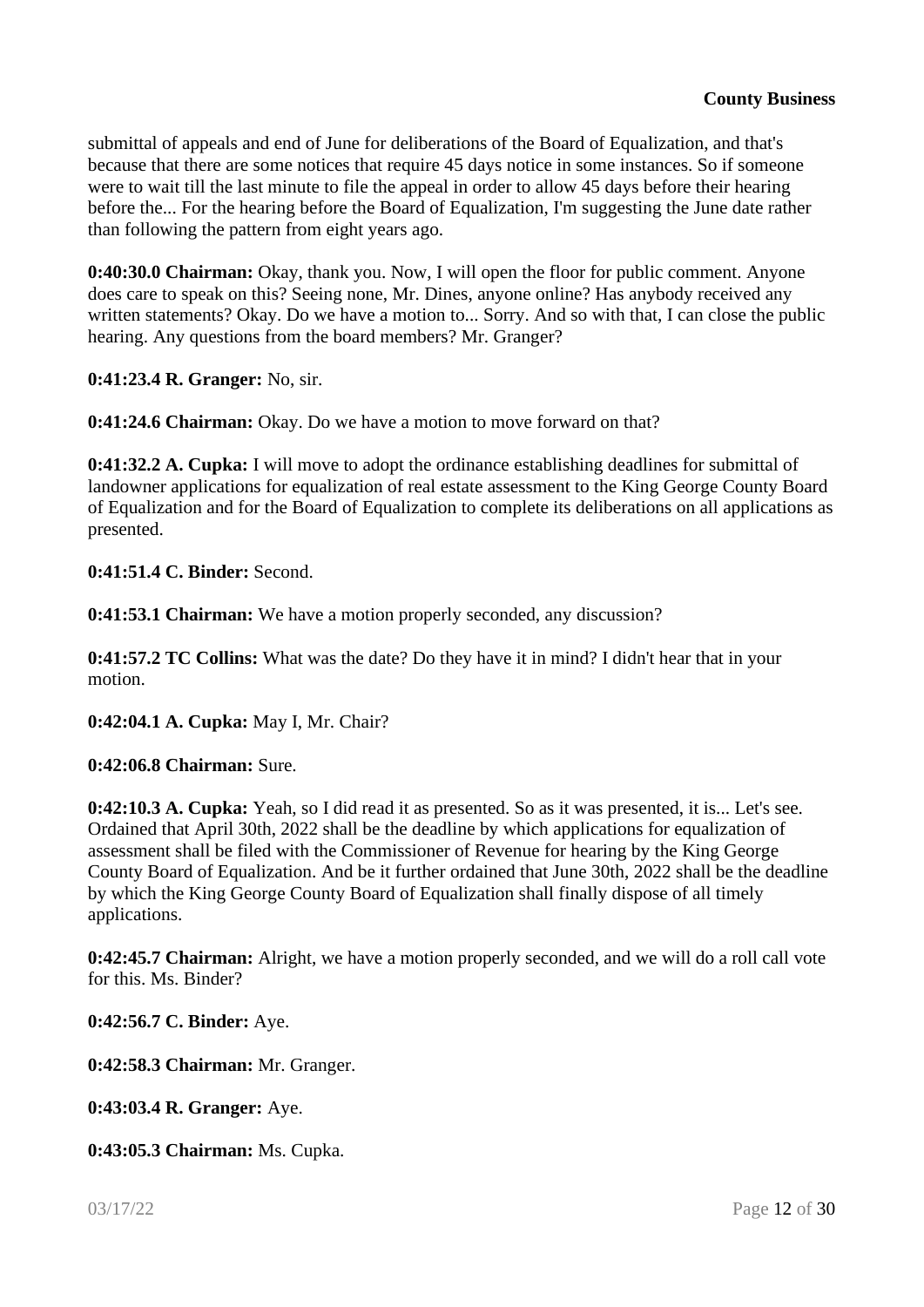**0:43:06.1 A. Cupka:** Aye.

**0:43:07.5 Chairman:** Mr. Collins.

**0:43:08.1 TC Collins:** Aye.

**0:43:09.0 Chairman:** Chair votes aye, motion passes. Alright, next step. Presentations are in the reports, community health assessment presented by Dr. Obasanjo. Welcome, sir.

**0:43:30.0 Olugbenga Obasanjo:** Thank you. Good evening. My name is Olugbenga Obasanjo, I'm the Health Director for the Rappahannock Area Health District. I will use this opportunity to introduce myself. I planned to do this earlier on in the year that I have been here. In 28 days, I would have been at this job a year. So technically, I'm still new and I beat the year mark in introducing myself. And I want to take this opportunity to introduce a topic other than COVID and what we'll be doing in public health and sort of how we wanna be your strategic health partner in public health for the county and for the commonwealth. And with that, I will introduce my colleague, Ms. Allison Balmes-John, to talk about our community health assessment.

#### **0:44:27.1 Allison Balmes-John:** Thank you.

**0:44:28.0 Chairman:** Can you all just make sure that microphone is on? We can hear you clearly, but we just wanna make sure the public can hear you.

**0:44:32.5 A. Balmes-John:** Can you hear me okay?

**0:44:34.5 Chairman:** Is that green light on there?

**0:44:35.7 A. Balmes-John:** It's on.

**0:44:36.9 Chairman:** Okay.

**0:44:37.0 A. Balmes-John:** I can adjust a little bit.

**0:44:38.1 Chairman:** There you go. Thank you.

**0:44:39.3 A. Balmes-John:** Is that better?

**0:44:39.6 Chairman:** Yes.

**0:44:42.2 A. Balmes-John:** Sure. Great. Can I have the next slide, please? Wonderful. So I will be walking us through what has taken place so far with the community health assessment as well as the next steps as we head into the Community Health Improvement Plan, kind of why we carried out this process, a snapshot of some of the findings that were uncovered specific to King George County, and then of course, wrap up with next steps.

Next slide, please? So this project was completed as a joint effort between the Rappahannock Area Health District and Mary Washington Healthcare. We did have about 75 additional community organizations who participated in some way in this process, several of which were specific to King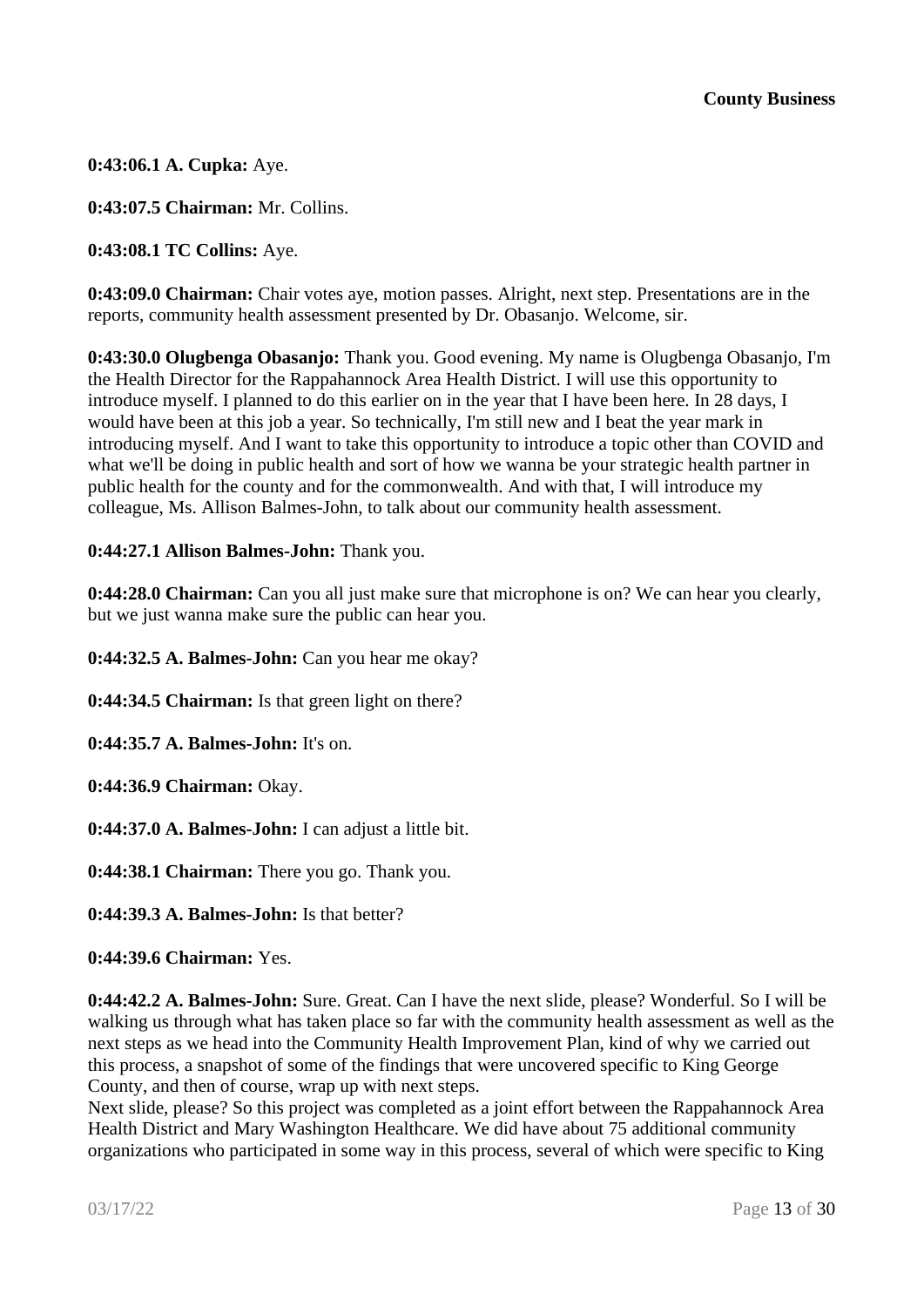George County. It meets RHD's requirement for accreditation as we're planning to pursue public health accreditation within the year, and it also meets Mary Washington Healthcare's requirements for the IRS as a non-profit hospital. For community organizations, something that's gonna be really helpful for grant applications, it's a nice concise place of data that they can point to. And then probably most importantly, it's helping us to identify and address some of the important health issues that we're seeing in the community. There were four different assessments and data collection tools that were completed through this process, a community survey, review of some quantitative data, what's known as a local public health system assessment and then a Forces of Change Assessment, which is very conversation-focused. So I'll give a snapshot of what we found from each of those. This had been synthesized into a community health assessment report, which is currently available for public comment on our website and will be available through the month of March. And then later in the meeting, I'll talk more about... Or later in the brief presentation, I'll talk more about how this will be put into action in the Community Health Improvement Plan or the CHIP.

Next slide, please. So we collected survey responses from about 2000 residents across Planning District 16. These show some of the responses that we received, some of the questions we received responses from King George residents. You can see that when we were asking about the most important health issues that community members are facing, mental health problems arose as the top issue, followed by COVID-19, and then finally by alcohol and drug use. When we asked about What would most improve quality of life, affordable housing came up as number one, followed by mental health and substance abuse services and then followed by good jobs in a healthy economy. Several other questions were asked as well, those are all included in the trial report itself. When it came to secondary data, and my secondary data, I mean data from a lot of other nationwide reporting tools and surveys, we saw several strengths for King George County, several of which are listed here. We see higher rates than the state and then the Planning District when it comes to adults who are insured. We also see that King George performs really well on education metrics, which is awesome. Several areas for improvement were identified, these include... We see relatively low ratios of providers to the overall population, and you can see some of what those numbers look like in the chart there. Throughout the planning district, we do see pretty high rates of lung cancer as well as binge drinking. King George specifically, we saw a large percent of disconnected youth, which is young people who are not in school or employed. And then we did see pretty high rates of low birth weight births, especially in the Black and African-American community. This is where we really saw some health inequities. For Planning District 16 as a whole, leading causes of death are heart disease, cancer and accidents and unintentional injuries. I will make a note that this data predates COVID-19 for the most part. We are actually awaiting later this month, that we'll start to see some of that 2020 data coming out, so we'll start to see some of those pandemic impacts. Courses of Change Assessment, I mentioned was a little bit more conversation-focused. So this is not necessarily data that we're gonna be able to collect from something like a nationwide survey or even from a brief online survey with community members, but we're able to see some of those themes that we know are impacting health in the community. So things that came up, and you'll start to see some themes here, a lack of access to mental health services, challenges when it comes to transportation.

Just to note that Medicaid expansion has taken place since some of this data was available and that's impacting things like insurance rates, cost of living, affordable housing, and then lots of conversation about some of these ripple effects of COVID-19 where we're not talking about the infectious disease itself, but we're talking about things like mental health, isolation, economic impacts, that sort of thing.

We can go ahead and go to the next slide in the interest of time. Our last fourth assessment was a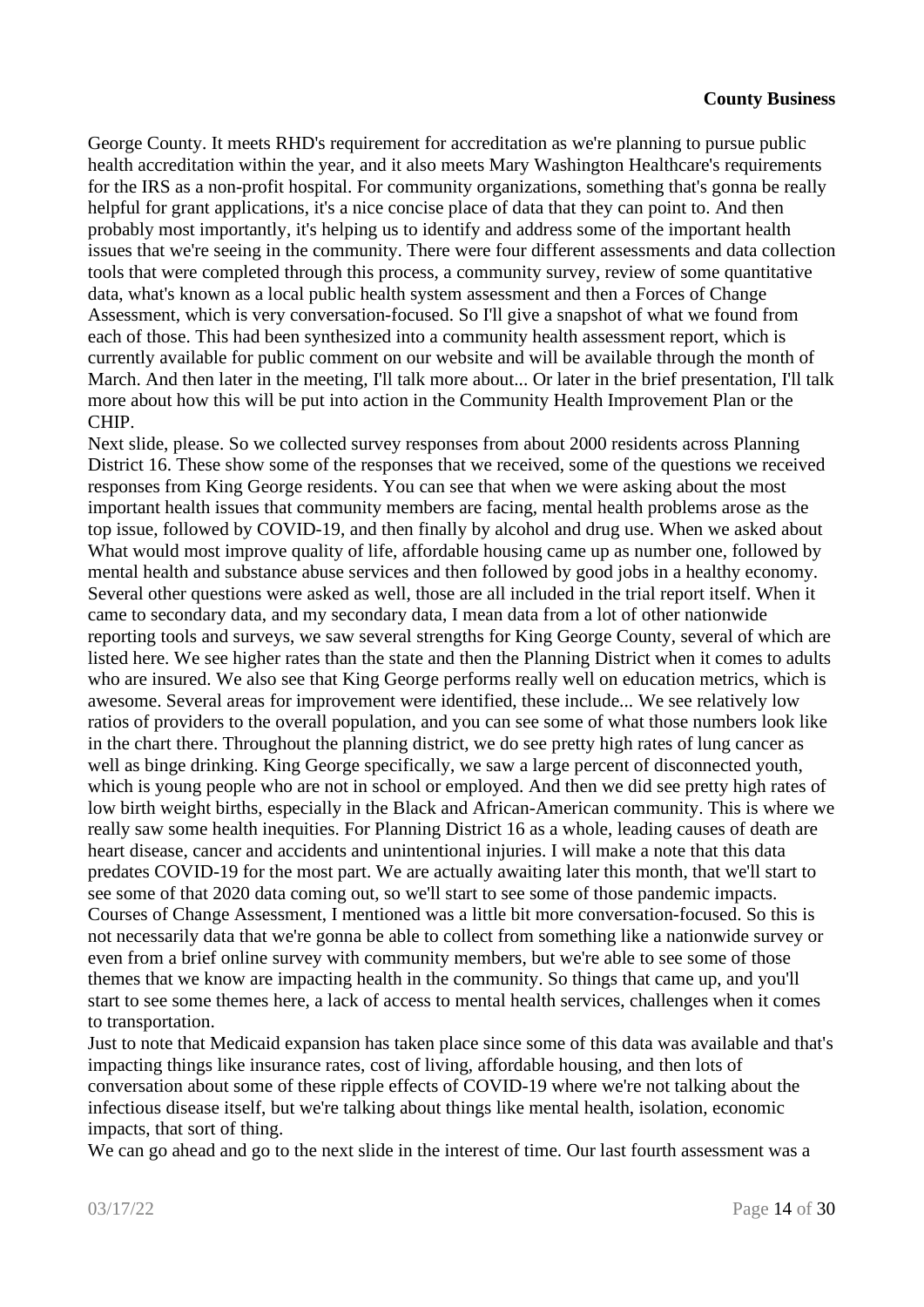local public health system assessment. I bring this one up because I think sometimes when people think public health, they might first think the Health Department alone, but there's really a number of organizations that play a role in the overall health of our community, including the Health Department, but also hospitals, law enforcement, parks and rec, neighborhood associations, nursing homes, all of these major players who we tried to get involved in this process. We went through a scoring tool of how we're doing in delivering what's considered essential public health services. You can see that there's, in the green, several areas where we perform pretty strongly. Our lowest point in terms of scoring was on developing policies and plans that support health. So this is really something that we're keeping in mind as we head into this health improvement planning process and are trying to address some of these issues that have arisen.

Next slide. So we spent quite a bit of time sorting through all of this data, kind of identifying some of those top prioritized issues that need to be addressed in our community. Landed on these top eight, access to healthcare, affordable housing, chronic disease, education, infant and maternal care in the African-American community, mental health, obesity and substance abuse. What we'll be doing with this list of prioritized issues is ultimately narrowing it down to three with the help of other community organizations as well as community members to really be able to hone in on three of these issues we wanna take action on.

Next slide. So as I mentioned, that report is currently available, if you're interested in digging more into the data, happy to have more conversation with folks as they do that. We will be having... We will be launching the community health improvement planning process in April, and that first meeting will take place on April 5th from 12:00 PM to 2:00 PM. It is open to the public and we will have... We're aiming to have registration for that open by the end of the week. At that point, we'll be selecting those top three issues that we'll be taking action on and developing a plan to address some of those goals, that that CHIP or community health improvement plan is finalized in July and we'll have the next three years or so to really take action on that and make some improvements on some of these health issues. There will be funding available for local community organizations who decide to implement some strategies surrounding those issues. And last but not least, I'm really happy to connect with any of you or any members of the public on some of these findings in the overall background. Thank you.

**0:51:54.7 Chairman:** Thank you. It's nice to hear something besides COVID out there. So any questions?

**0:52:04.7 C. Binder:** I have a question, Mr. Chair. For this CHIP program, what spurred it on? Was there a law, an act, or what brought it about?

**0:52:15.9 A. Balmes-John:** Great question. So there's no law requiring it. It's something that many health departments across the nation are doing. As we're looking at pursuing public health accreditation, it is a requirement for that process, so that's really kind of was our starting point in really wanting to carry this out in the midst of COVID-19.

**0:52:37.1 C. Binder:** And then in the end, when you come up with a plan, what... I saw a small goal but what is your ultimate goal? You won't be able to solve all of the problems, but...

**0:52:48.8 A. Balmes-John:** Correct. I think that's a really great way to kind of manage expectations about what this will be able to do. Our goal is... I'm under no illusion that we'll be able to solve all mental health problems for all of Planning District 16, but our goal is to nudge the needle, and so kind of start to have some programs and policies and strategies for addressing some of these issues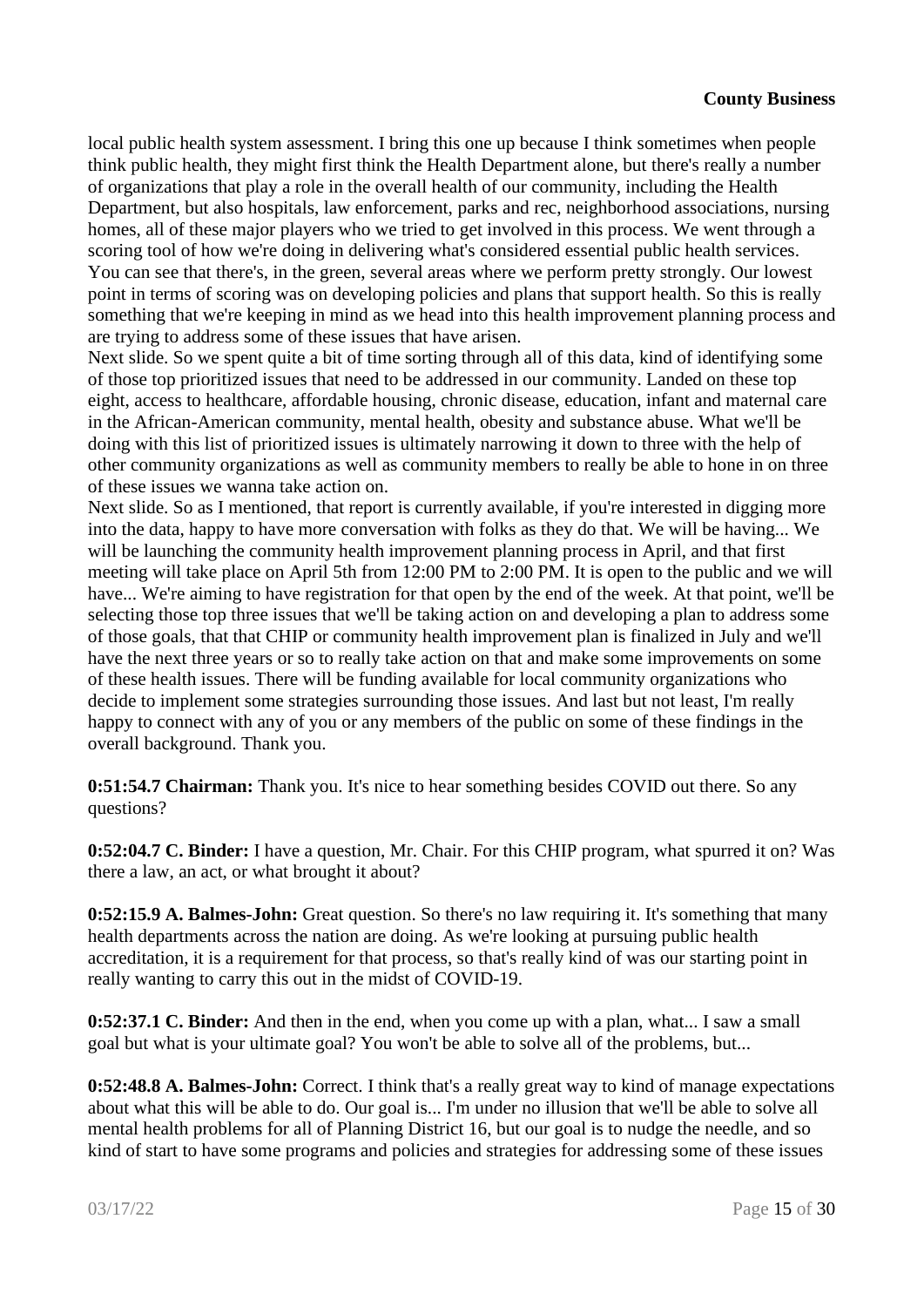and just improve quality of life that much more for the residents of Planning District 16.

**0:53:11.6 C. Binder:** Thank you.

**0:53:12.6 A. Balmes-John:** Thank you.

**0:53:13.5 Chairman:** Ms. Cupka?

**0:53:16.7 A. Cupka:** Thank you, Mr. Chair. Thank you both for coming out tonight. I had a question. Mr. Dines, could you go back? I think it's two slides, the one with the... Yep, that one right there. Thank you. So can you tell me, is this... When it says "local public health system assessment", is this just for King George County, or is this for the entire Rappahannock Area Health District first?

**0:53:42.0 A. Balmes-John:** Great question. When we were approaching this project, we really wanted to have this local focus where we could. This particular assessment was focused on all of Planning District 16 or the whole health district, in part because some of these players, the way we're structured, we serve the whole health district, same with CSP, Planning Commission, folks like that. So this is looking at overall Rappahannock Area Health District.

**0:54:07.9 A. Cupka:** Thank you. And then my other question is, you have some averages there, what... Is it out of five or out of 10? Or what is it out of? How many points could you have gotten and that's what the average was?

**0:54:23.8 A. Balmes-John:** Great question. It's out of five. A scale of 1 to 5.

**0:54:25.6 A. Cupka:** Okay, thanks very much. Thank you, Mr. Chair.

**0:54:30.3 Chairman:** Ms. Collins? Mr. Granger?

**0:54:34.4 R. Granger:** No, sir.

**0:54:36.0 Chairman:** Okay, thank you. You did mention some of your other stakeholders or partners are up there that you were doing this work with. Who are those folks up in the region?

**0:54:48.1 A. Balmes-John:** Sure. I'll just mention a few. So Mary Washington Healthcare and then Rappahannock Area Health District were kind of the big drivers behind this. We did have community services board, members of various school districts, including somebody from King George. We had several faith-based leaders. We tried to gather local organizations who are focused maybe on specific populations like NAACP, Lucia Ministries... I'm drawing blanks. I can provide the whole list. It's actually available in one of the appendices of the report as well.

**0:55:20.3 Chairman:** I was just curious about who the folks up there you were all working with, and like you said, just the different groups of folks. Okay. Well, thank you very much for coming out and presenting.

**0:55:30.0 A. Balmes-John:** Thank you.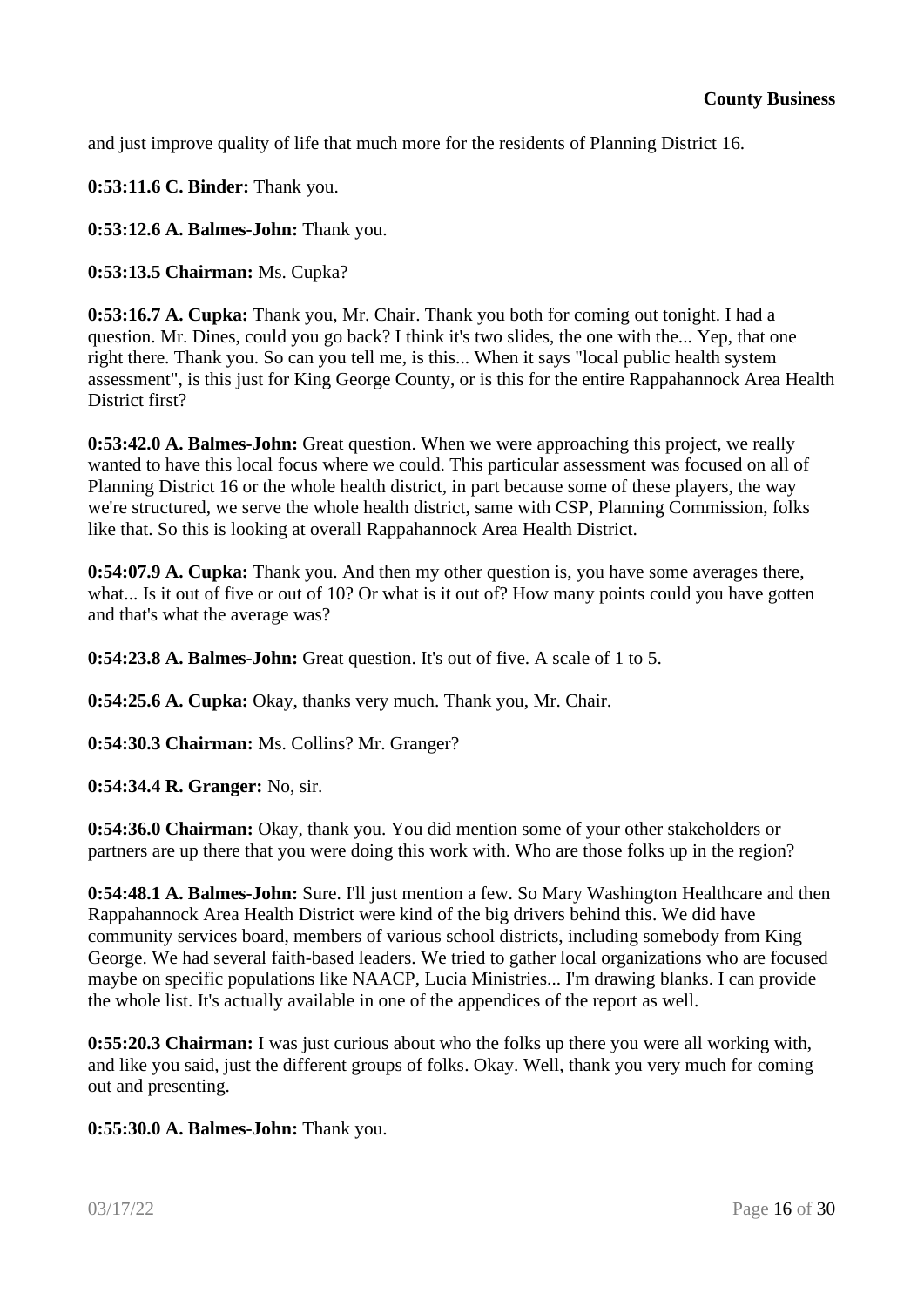**0:55:40.1 Chairman:** Alright, moving on to action items 3-11, Department of Economic Development and Tourism, Tourism Advisory Committee application. Ms. Wilson, how are you?

**0:55:51.8 Kimberly Wilson:** I'm good. How are you? Good evening, Mr. Chair, members of the board. My name is Kimberly Wilson, and I am with the Economic Development Tourism Office. Now I'm presenting the first of three applications for funding through the tourism fund. Let's see, tourism funding application for King George County Independence Celebration. Parks and Rec is requesting \$38,000 for the King George County Independence Celebration. This event was held twice, once in November 2020 as part of the 300th celebration, and again in July of 2021. This is a family-oriented event of the Saturday after the 4th of July. This encourages people to attend a local event that includes music vendors, food trucks, ending with a fireworks display. TAC recommends the board approve \$38,000 funding for the King George County Independence Celebration and staff agrees with TAC's recommendations.

**0:56:54.6 Chairman:** Okay, thank you. Any questions for Ms. Wilson? Mr. Granger?

**0:57:02.8 R. Granger:** No questions.

**0:57:05.8 Chairman:** What was it last year? \$36,000, I think.

**0:57:09.6 K. Wilson:** Last year they asked for \$40,000.

**0:57:14.3 Chairman:** \$40,000? Okay.

**0:57:14.4 K. Wilson:** Staff does have one recommendation. This application would come from the tourism fund balance.

**0:57:24.6 Chairman:** Okay. Thank you. Do we have a motion?

**0:57:33.3 C. Binder:** I'll make the motion. I make a motion that the Board of Supervisors approve \$38,000 funding for the King George County Independence Celebration coming from the tourism general fund.

**0:57:45.1 A. Cupka:** Second.

**0:57:48.0 Chairman:** We have a motion properly seconded. Any discussion? Ms. Wilson, is it just the same group from last year, the fireworks folks?

**0:57:57.4 K. Wilson:** My understanding, yes.

**0:57:58.5 Chairman:** Alright. Mr. Minor shaking your head, a great show. So we have a motion properly seconded. All in favor?

**0:58:05.4 C. Binder:** Aye.

**0:58:05.9 TC Collins:** Aye.

**0:58:06.4 A. Cupka:** Aye.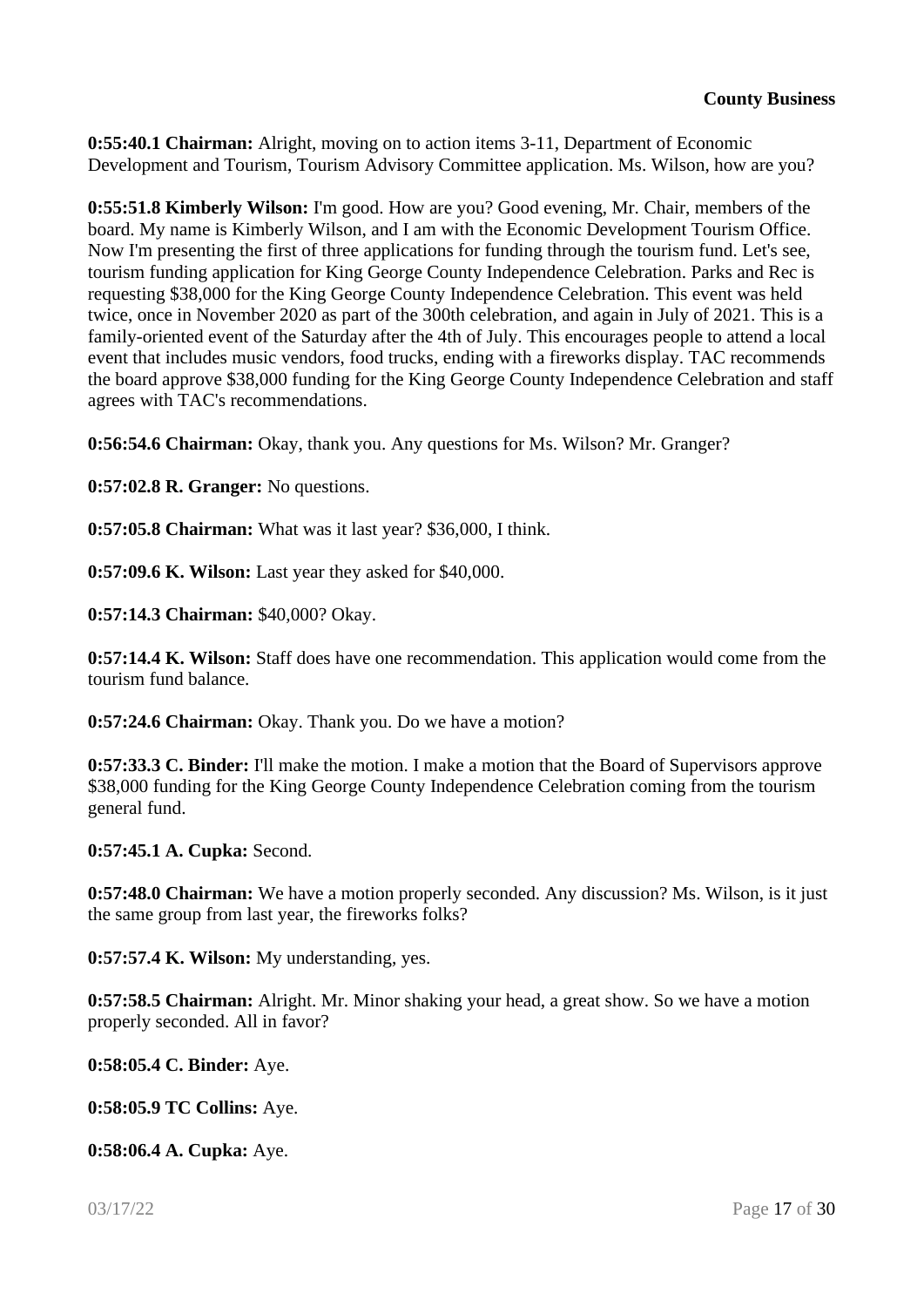**0:58:08.2 R. Granger:** Aye.

**0:58:09.5 Chairman:** Chair votes aye. Motion passes. Thank you.

**0:58:13.9 K. Wilson:** This is tourism funding application, Preservation Northern Neck and Middle Peninsula, Inc. Preservation Northern Neck and Middle Peninsula is requesting \$1500 in funding to publish a second edition of its 2011 book, Historic Sites of Virginia's Northern Neck and Essex County, the Guide. King George County previously contributed \$1500 to the first publication of this edition. The new edition will contain places that were overlooked from the last publication. After review, the TAC recommends the board approve \$1500 funding for the book, Historic Sites of Virginia's Northern Neck and Essex County plus an additional \$300 for the purchase of books that can be redistributed by the TAC to local businesses and hotels that cater to tourists. Staff agrees with TAC's recommendations.

**0:59:07.2 Chairman:** Okay, thank you. Any questions? Alright. Seeing none, move a motion.

**0:59:18.6 A. Cupka:** I'll move to approve the tourism funding application for Preservation Northern Neck and Middle Peninsula, Incorporated in the amount of \$1800.

**0:59:30.9 C. Binder:** Second.

**0:59:31.5 Chairman:** We have a motion seconded. Any discussion?

**0:59:37.4 A. Cupka:** Yes, Mr. Chair.

**0:59:38.6 Chairman:** Yes, go ahead.

**0:59:39.9 A. Cupka:** So I just wanted to share, I did a little bit of background. I looked this book up, I found it on Amazon for sale, but there aren't any new copies, they're all used, so they just don't have any more new copies to sell. And there were a number of comments from, I guess, folks who had purchased the book and had actually come from other places, like not necessarily Essex County or King George or wherever, to do driving tours, just like it suggests in, just like what the book suggests. So it seems... It looks to me like it would be a worthwhile expenditure. Thank you, Mr. Chair.

**1:00:28.4 Chairman:** I also found that on Amazon as well, so I get that same information. And you can also get it on Kindle as well. You can get a nice download with Kindle, and yeah, they had great recommendations, so... Where were we? Seconded the motion, and all in favor?

**1:00:44.4 C. Binder:** Aye.

**1:00:47.5 TC Collins:** Aye.

**1:00:48.1 A. Cupka:** Aye.

**1:00:48.9 R. Granger:** Aye.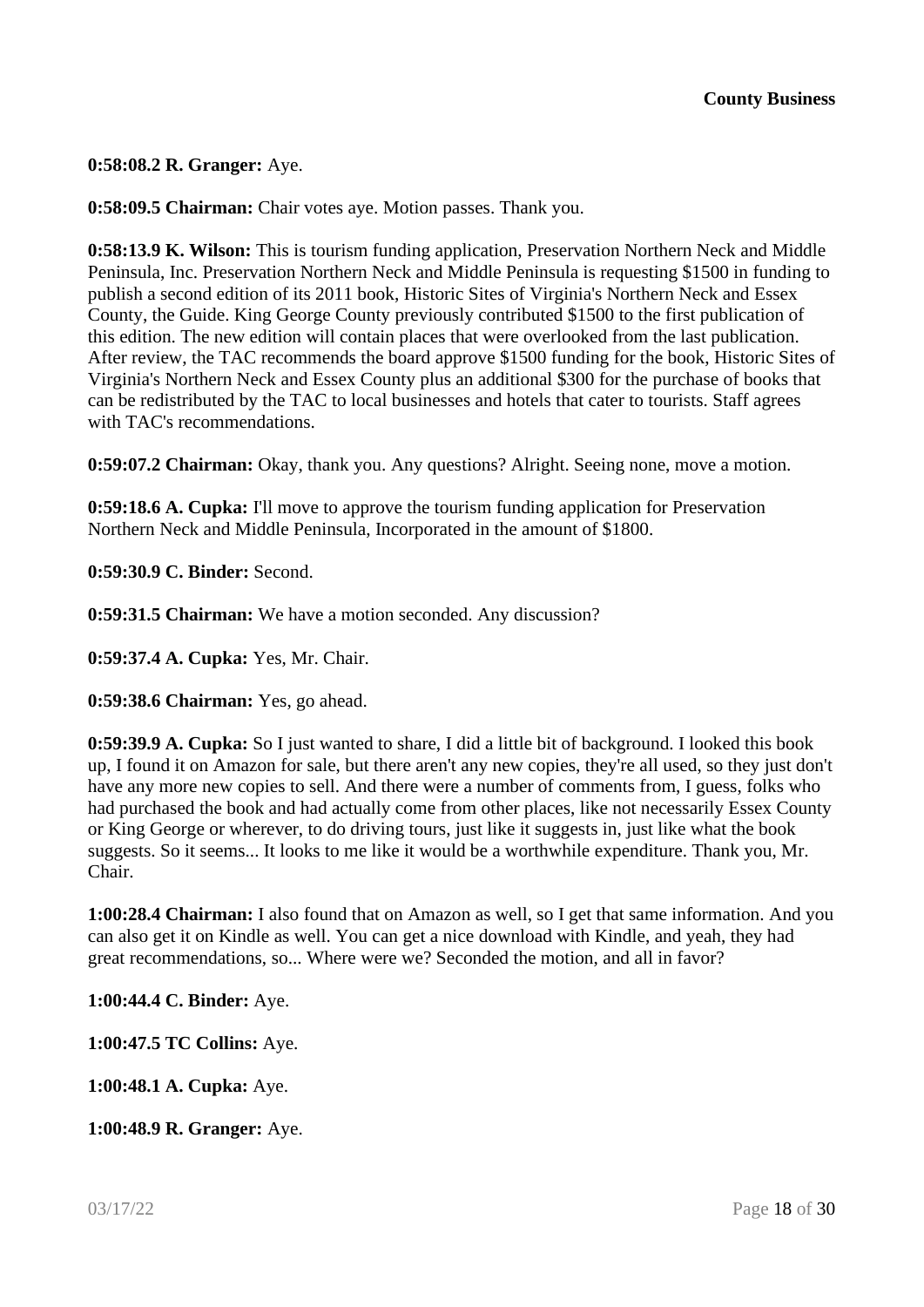**1:00:49.2 Chairman:** Chair votes aye. Motion passes. Thank you.

**1:00:58.7 K. Wilson:** And the final funding application is for Doors to the Past: A King George Tour of Historic Sites. James Madison Belle Grove Foundation is requesting \$10,015 for marketing from the tourism fund for the Doors to the Past: A King George Tour of Historic Sites tour. This tour is designed to bring tourists to King George County using the Garden Week format but focuses it on history and historical locations within the county. This is a new event which will be a weeklong from May 8th through the 15th. Money requested will be used for promotions and printing of maps. Proceeds from this event will be donated to Love Thy Neighbor and the local King George County Animal Shelter. After review, the TAC recommends the Board of Supervisors approve \$10,015 funding for the Doors to the Past: A King George Tour of Historic sites. Staff agrees with TAC's recommendations.

**1:01:56.9 Chairman:** Any questions? So this is the first time, right? And was this also the one that's going through other historical sites in the county or was it just at Belle Grove?

**1:02:19.4 K. Wilson:** It is... Right now they have 13 participating sites. Ms. Darnell is here if you'd like to ask her some additional questions about it.

**1:02:29.3 Chairman:** Just... I guess just that answer. I see you shaking your head no. Is it just Belle Grove this year? No. Okay. Can you step up and tell us who and where?

**1:02:44.1 Michelle Darnell:** So thank you for taking this up on the board today. Hello to everyone. I'm Michelle Darnell with Belle Grove Plantation, but I'm also with the James Madison Belle Grove Foundation. And I'm coming before the board today to ask for help putting on this historic tour. This tour was formatted according to the Historic Garden Week, and we have reached out to multiple places within the county. We currently have Belle Grove Plantation, Belle Plaine, Cleydael, Estate at White Hall, Bleak Hill Farm. Backporch is gonna be putting an exhibit on for the iron mine that's down near them. Ralph Bunche is gonna be opened... Not open, but the grounds will be only. These are grounds only. Emmanuel church, Lambs Creek Church, St. Paul Church, St. John's Church, Office Hall and Aspen Grove. We are gonna be putting together a guide that will have all the information on these local sites that are on those tour and that are not on the tour. So that we're able to teach people about our history. One of the things that I hear a lot when people come to Belle Grove to visit us is, "Oh my gosh, I didn't know you had this much history here." So I'm proposing that we put this together as a yearly event, not to benefit Belle Grove and not to benefit the James Madison Belle Grove Foundation. I'm just doing the leg work. All the money that we make for this will go back to a community charity. It's a community outreach. It's nothing about Belle Grove. We're just gonna be a part of it. So those are what I have available. Oh, one other thing I forgot. We are bringing in Caroline County and we are bringing in Westmoreland County. Caroline County, Port Royal is gonna do a walking tour on Thursday and Sunday, and they're gonna open up their museum, their portrait studio, and their medicine museum, as well as putting together driving tour and Bowling Green. And we've got three locations within Westmoreland County that are willing to look at opening up as well. We're bringing them in, not so much that we want them to be a part of this because we're supposed to be King George, but because we wanna make enough money that we have something to give to the charities. So it's our first year, we're really not getting a lot of lead time to bringing them in just this year, and then it'll go back to being King George again.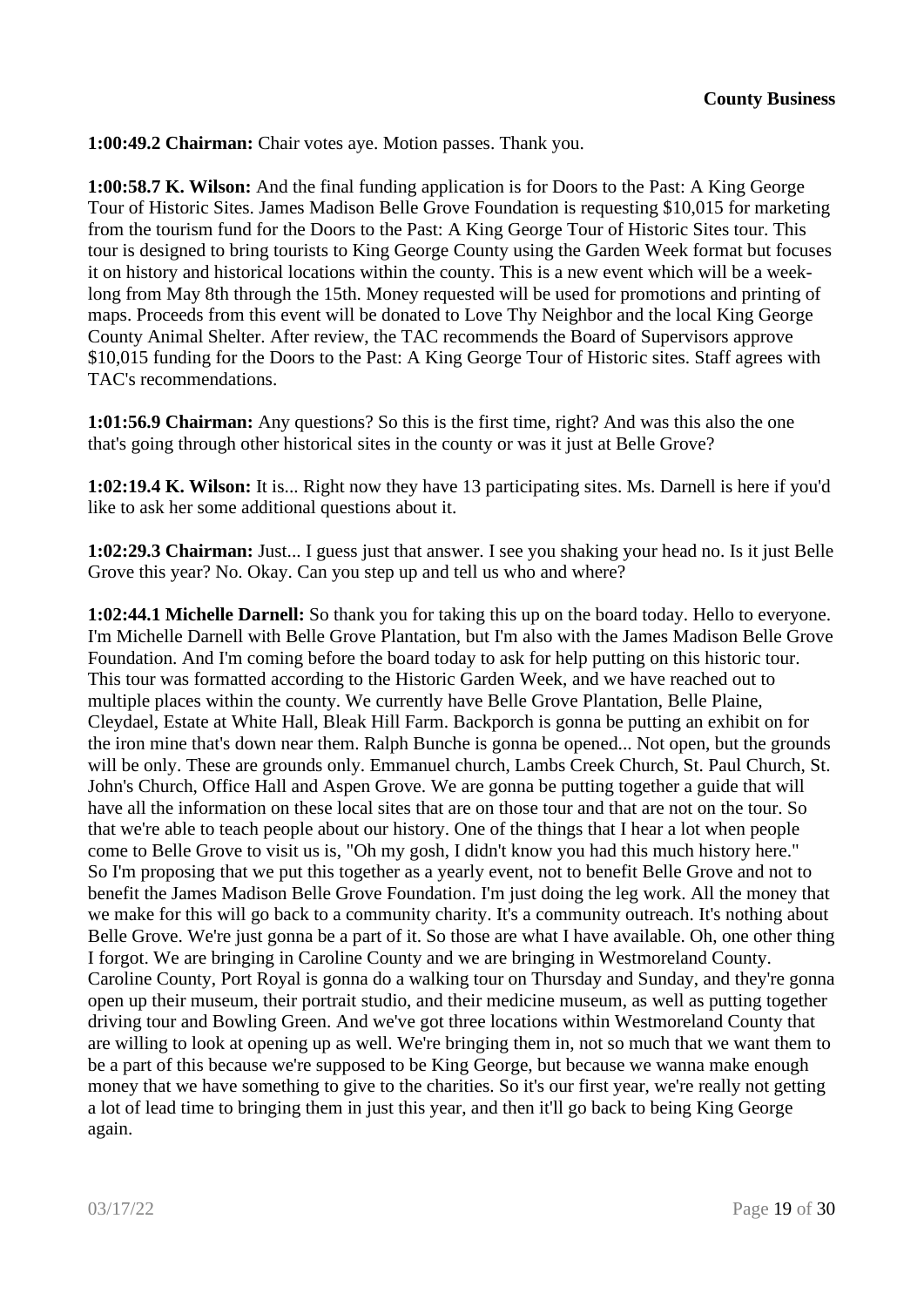**1:05:19.3 Chairman:** And as I'm reading along, the tickets are \$150 per person?

**1:05:24.8 M. Darnell:** After looking at our list and stuff... Sorry about that. I don't think we're gonna be able to get a \$150 out of it. I think we're gonna have to drop it to \$75 for the first year because we've only got so many sites who are willing to actually open the door and let people go inside. Grounds, anybody can do at any time, so I don't wanna have a bad taste in people's mouths for the first year. So we'll probably drop it down to \$75 so that we can get more people here, and then we'll look at getting more sites opened up next year and upping the price at that point.

**1:05:56.6 Chairman:** So the folks that would have the tickets would go to place X, Y, Z, show their ticket to be able to get in or get onto the grounds, a ticket, something?

**1:06:04.2 M. Darnell:** Correct. They'll have a ticket that they have to present when they get there to show that they have purchased their tickets. When someone purchases tickets, they'll purchase it through the James Madison Belle Grove Foundation Square, 'cause it's already set up, it's ready to go, all they have to do is plug in the tickets. Then we can also track who's coming, where they're coming from, how many tickets we have. So I can produce an actual report that I can bring back to you and show you how well it went. And then we'll take the address and send them the booklet, map and the tickets to use during that week.

**1:06:41.6 Chairman:** Okay, thank you. Anyone else with questions? No questions? Mr. Granger?

**1:06:49.3 R. Granger:** No questions but that sounds awesome. Thank you.

**1:06:54.9 Chairman:** Okay. Do we have a motion?

**1:06:57.5 A. Cupka:** I'll move to approve the Doors to the Past: A King George Tour of Historic Sites grant application in the amount of one... I'm sorry, \$10,015, did I get that right, as presented.

**1:07:19.3 C. Binder:** Second.

**1:07:20.4 Chairman:** Alright. We have a motion properly seconded. Any discussion? Seeing none, all in favor?

**1:07:29.6 C. Binder:** Aye.

**1:07:31.0 TC Collins:** Aye.

**1:07:31.7 A. Cupka:** Aye.

**1:07:32.0 R. Granger:** Aye.

**1:07:34.9 Chairman:** Chair votes aye. Motion passes. Thank you.

**1:07:39.3 K. Wilson:** Thank you.

**1:07:46.8 Chairman:** We don't have anything for discussion items. And moving to 315, county administrators report.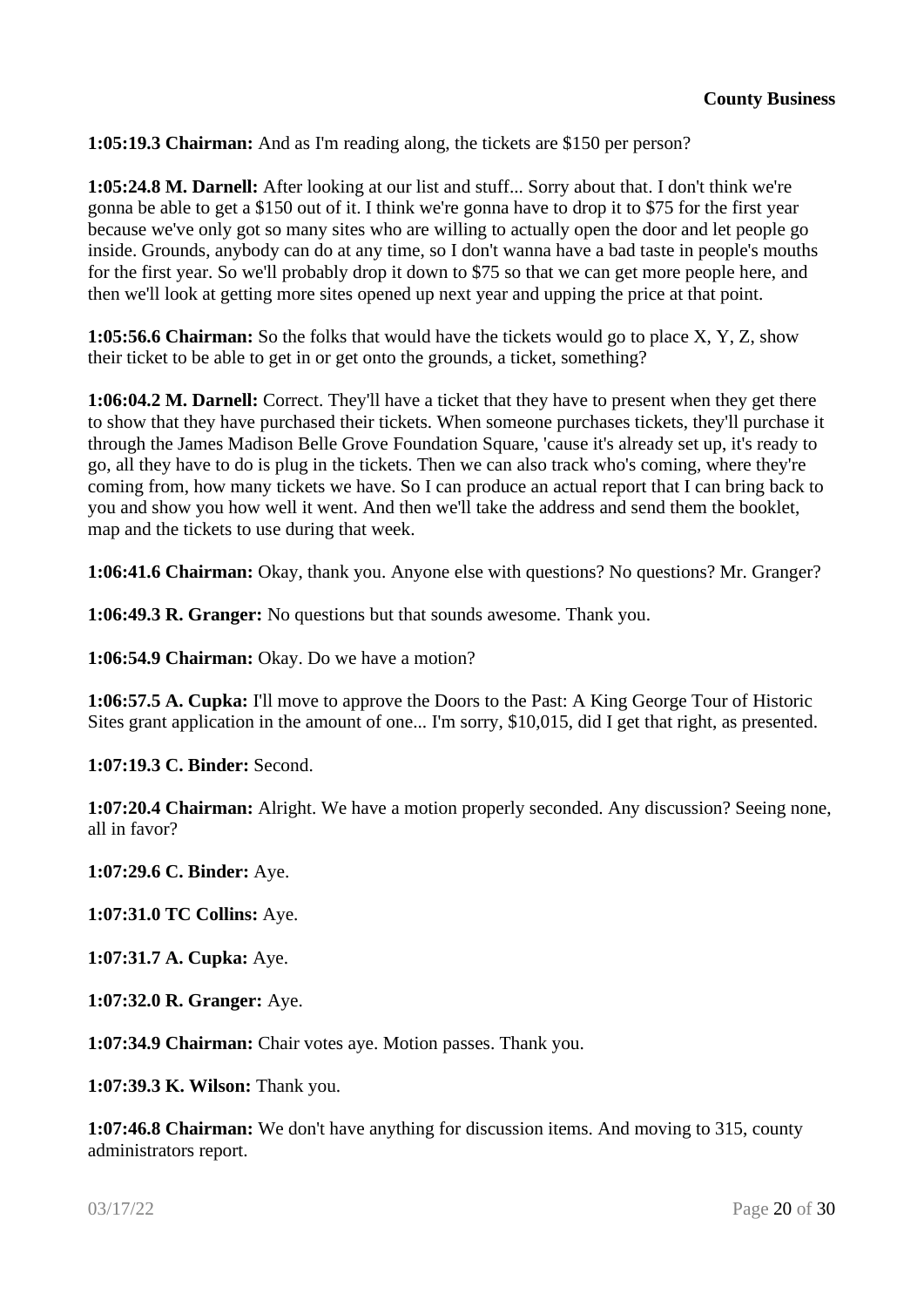**1:07:58.9 C. Miller:** Okay. So a number of items on there. First of all, status of the resiliency plan. So staff is coordinating with the folks from the Berkeley Group to prepare the grant and we have a meeting with them here, later this week. So we are moving forward and as per your direction. And so hopefully, we'll get that resolved here next month, but that is the... That's basically the only status that we have at this time. The other item on there is a proposed joint meeting with the board of directors and service authority. I will, as I informed service authority earlier, we'll get an agenda out here this week, and again, as the discussion, as Ms. Binder indicated, it's a proposal in terms of bringing the service authority under the county's umbrella and having it be a County Department, a Public Utilities Department, and that's just a proposal at this time, and that's what this meeting is all about, is to get two boards together to discuss the issue and determine their next steps, if there are any.

Budget work session. Just reminders, every Wednesday. Tomorrow night is 6:30, here. Then we'll meet on the 23rd, and you will have the school board coming on the 30th of March. They have to make a formal presentation of their proposed budget by the 31st, and then obviously we would then be working with the entire budget process in April. And obviously, the concerns are, "What happens with the fact that the state has closed their session without coming to agreement on their budget?" And they're gonna set up a special session for the 27th of April, I assume, to take on that matter. And so hopefully, we'll know some things shaping up. I think the one thing that we are trying to find out is, things like the Comp Board and some of the other formulas that affect all municipalities and all counties and townships, how those things are gonna be provided to us. They may not necessarily be tied to the budget, but most likely they are. I think the big impact on the delay is obviously what the school board... What their formula will look like and what their budget will look like, but we will continue to keep you apprised of that.

The other item on there is, and Supervisor Collins had referred to this, obviously, at the last board meeting, he made a FOIA request, and you have the information at your desk that is inclusive of a number of documents. One is the actual request by Supervisor Collins. The next is the email that... Excuse me, the letter that Ms. LaWanda Smith provided to Mr. Collins. LaWanda Smith is, as you recall, the dully appointed FOIA officer for the county. This has been in place for a number of years, and it certainly is something that the boards have given her that authority back many years ago, and she continues in that position. The next item that's attached is a board agenda item from the 21st of August of 2018, which spells out from Dr. Young, his recommendations about the King George County FOIA policy, and to authorize the county administrator to post that summary on the county website and to enforce this program. And I believe that one of the notes that he included in there was a key tenet, "A key tenet of the policy includes charging fees to FOIA requests. This would allow the county to recoup the resources and staff time invested in fielding a request." And I think the last thing that was included on there was just a... In this packet, was an email from our county attorney to Miss... To myself, but also to Ms. Smith, indicating the nature of the way the FOIA policies are handled in the state and the way that... What governs the application of a fee or not to have a fee and who can be charged a fee and whatnot, that is set by the FOIA policy council, and so she wanted to provide that information.

I just wanna just point out that Mr, or Supervisor Collins has obviously made that request, to waive the fee. I am bringing this to you at this time, because it's a board policy and it would not be in my purview or my authority to make any kind of changes or to waive that fee unilaterally on my authority. It would have to be something that would come to the board. As I indicated, again, I think Ms. Smith needs to be understood, is the FOIA officer. She has been serving in that capacity and was serving in that capacity prior to my arrival. I have not changed that by any means. I did send an email obviously to the boards of the service authority, the board of directors and to you all, board of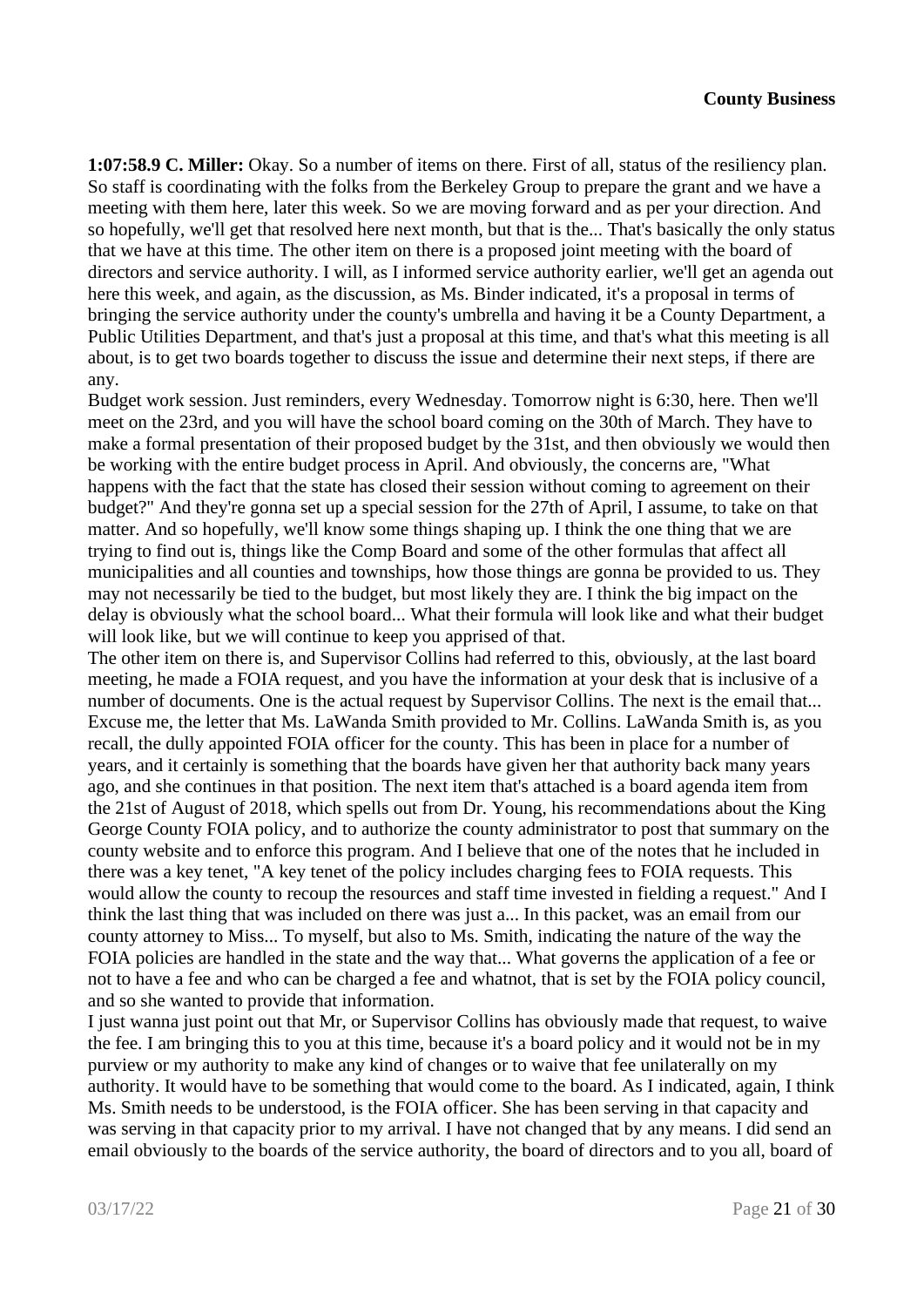supervisors, which was in keeping with the existing procedures, whereby previous administrator, Dr. Young, sent similar emails to the board and informing them that there was a FOIA request that an action's relevant to those texts and emails.

And so, I just... I want that clear. And I think Supervisor Collins had pointed out that there was an email that I did provide and that was just to let you know how the emails were going to be handled. And that was why Mr. Dines, who was our information technology director, he would then make that search according to this FOIA request, which was January 1, 2022 to March 1 of 2022 for Service Authority Board of Directors and for the county administrator and for the Board of Supervisors. So he has sent that email or he has conducted that evaluation. I then sent the email, obviously, that included about the text messages and what you need to do, and to submit that information to Ms. Smith, who would then assemble those. The process, the way it works, I think it's very important, is the FOIA officer works with Mr. Dines, in terms of this, and this type of a request, and Ms. Lackey, and they determine an estimated budget. And that is where the \$439 fee was derived. It's based on the work estimated to take place, to comply with the request that was made.

I will point out, and Mr. Collins, Supervisor Collins did point out that he has paid the fee, but again, he's requesting a waiver. And again, as I indicated, that's something that I don't have... That I believe I do not have the authority to make that kind of a waiver, so that's why it's here. I don't know how it needs to be handled. You can take action tonight on it, or you can do whatever you want to do with it, I'm just providing it as information. The next item on here is the employee hires and anniversaries. And you can see, we had our treasurer, Randy Jones, was here earlier, 23 years with us. And he has been with the Treasurer's Office for all that time. And we have a number of other employees that are part of this organization and are excellent examples of service. We have Ryan Portner, who's in the audience, who's with the service authority. Wave your hand, Ryan. He is six years with the service authority, so we're very happy that Ryan's here. I think that's all the... Unless there's a... Is there additional people, Chris? I don't think there is.

Okay. Was that all of the agenda items? So I do have two more items. First of all, to let you know that Jeff Jenkins, our Director of Landfill and Solid Waste is leaving us, April 1st. He's taking a position with the Spotsylvania County Department of Solid Waste. I have already moved up his number two, who was Mike Newchok, and he will start effective April 2nd. And Mike is excellent and does an outstanding job of serving in the capacity as the number two, or the assistant director, and now he'll have that opportunity to move up to the director spot. So our goal will be to have a seamless process for you. Last item I would mention is, I sent an email earlier to you all today about the declaration that President Biden gave in terms of the winter storm. I do have Chief Moody here. I asked him to be here to let you know kinda what we can expect and how that works and what we'll be doing. So I'll let Chief kinda give you an overview.

**1:18:43.4 Chief David Moody:** Thank you, Mr Miller. Mr. Chairman, members of the board, good evening to you. As Mr. Miller stated, we learned last week that the president had approved a presidential disaster declaration for our January 2nd and 3rd snow emergency. I think anybody here that lived... That was in King George County during that week would certainly say that it was a disaster. FEMA has forwarded the application to the President, he signed off on it, and so what has been approved is local recovery efforts in the areas affected by those winter storms. King George was one of the 27 counties. There were 27 counties and one city that were approved in that disaster declaration. That one city was the city of Fredericksburg. So kind of a little bit of next steps going forward. There's still very little details involved. One of the good things is is that staff over that timeframe had started collecting valuable data. That data has been captured. We have submitted initial damage assessment reports to the state. We will communicate with the Virginia Department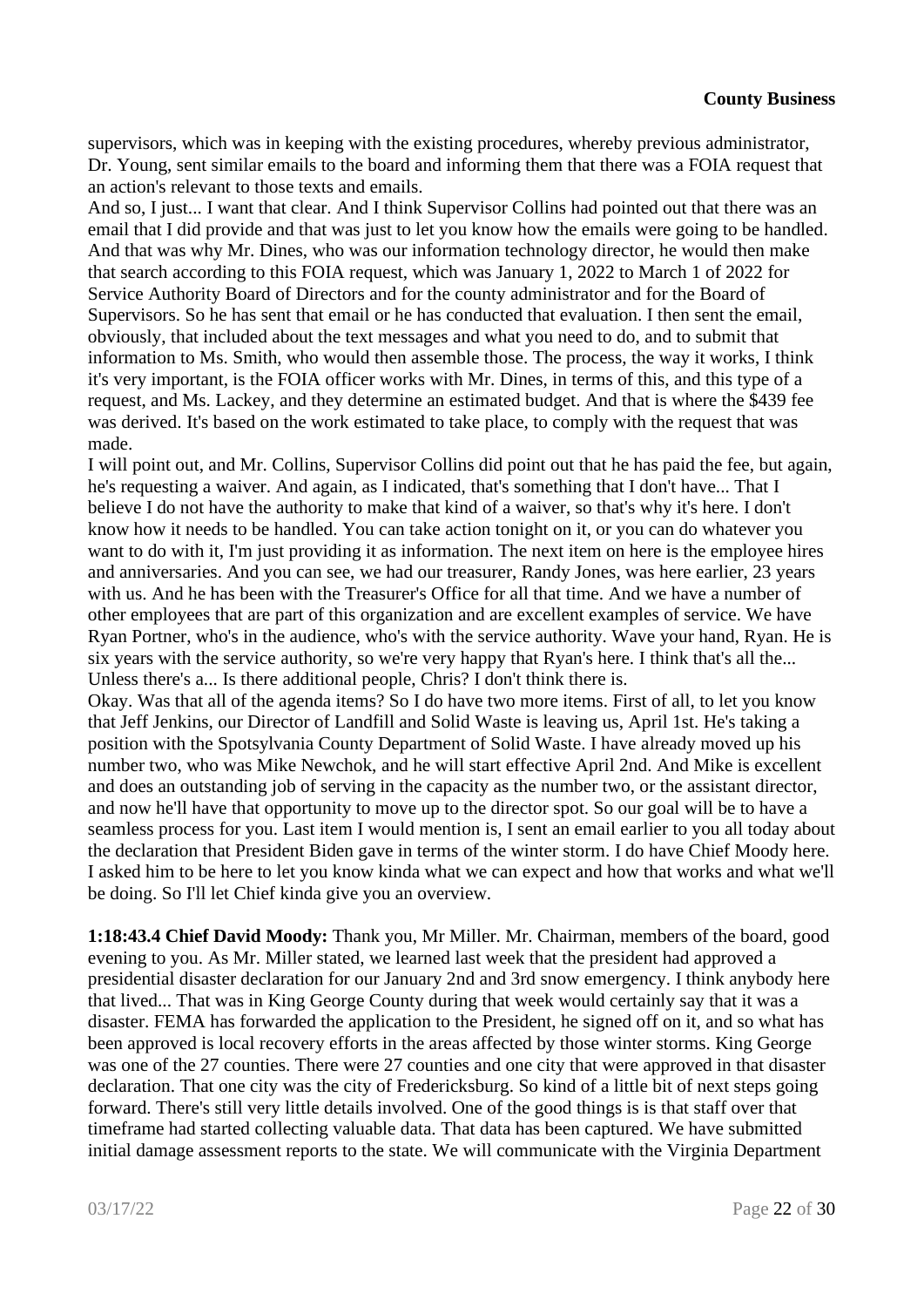of Emergency Management, which is essentially the state-level FEMA, if you will. We will submit a public assistance application with reporting. Typically, under these declarations, we will submit our projects, we will submit a dollar threshold with those projects, and then FEMA will approve them or deny them or provide... They'll need further feedback and they have questions on those projects. Typically, under presidential disaster declarations, the cost sharing in that is 75%. The federal government will provide 75% of those funds. There is also a 15% typical match that the state will put forth and then a lot of times the local match will be about a 10%. Well, we've already paid that. Most of that's been in payroll expenses. Just to touch on it just a little bit further, any time you have a disaster declaration in your community, you also have the opportunity for future hazard mitigation grants, and we have received hazard mitigation grants in the past, and most notably, one of our largest hazard mitigation projects is just wrapping up and just got complete, and that was the Fairview Beach erosion project, beach erosion. So that had a huge impact in our community, for the people that particularly live in Fairview Beach. But more will come about. Stay tuned and I'll certainly certainly update Mr. Miller and also... And we'll go throughout this process and hopefully bring back some money, funding back to the county. Any questions?

**1:21:55.0 Chairman:** Thank you, Chief. Any questions? Are we done with the snow for the year?

**1:22:01.3 Chief Moody:** I hope so. It's looking good.

**1:22:06.4 Chairman:** Thanks.

**1:22:08.3 Chief Moody:** Thank you.

**1:22:08.8 TC Collins:** Mr. Miller? Mr. Chairman?

**1:22:11.4 Chairman:** Mr. Collins?

**1:22:13.8 TC Collins:** So for debate and discussion, I'd like to make a motion that the \$439.30 for the FOIA request be waved fees for myself.

**1:22:24.9 Chairman:** I wasn't there yet, Mr. Collins. Chief was still there and I wanted to make sure Mr. Miller was done, and I was gonna address that here in just a second. Mr Miller, were you finished with...

**1:22:35.7 C. Miller:** The only thing that I would add and I didn't include it on the FOIA request was that we are now working with the materials to assemble those and then to provide them to Mr... To supervisor Collins, as per his request. So that's the next step and I believe that comes tomorrow, I think is under the guidelines in terms of the deadlines that we have. So I just wanted to... I didn't get that included, I just wanted to make sure that everybody knew that.

**1:23:01.0 Chairman:** Okay, thank you.

**1:23:04.3 C. Miller:** That's it.

**1:23:04.8 Chairman:** Okay, thank you. What would the board like to do with Mr. Collins' request?

**1:23:14.2 A. Cupka:** I'll second his motion in the interest of entertaining discussion.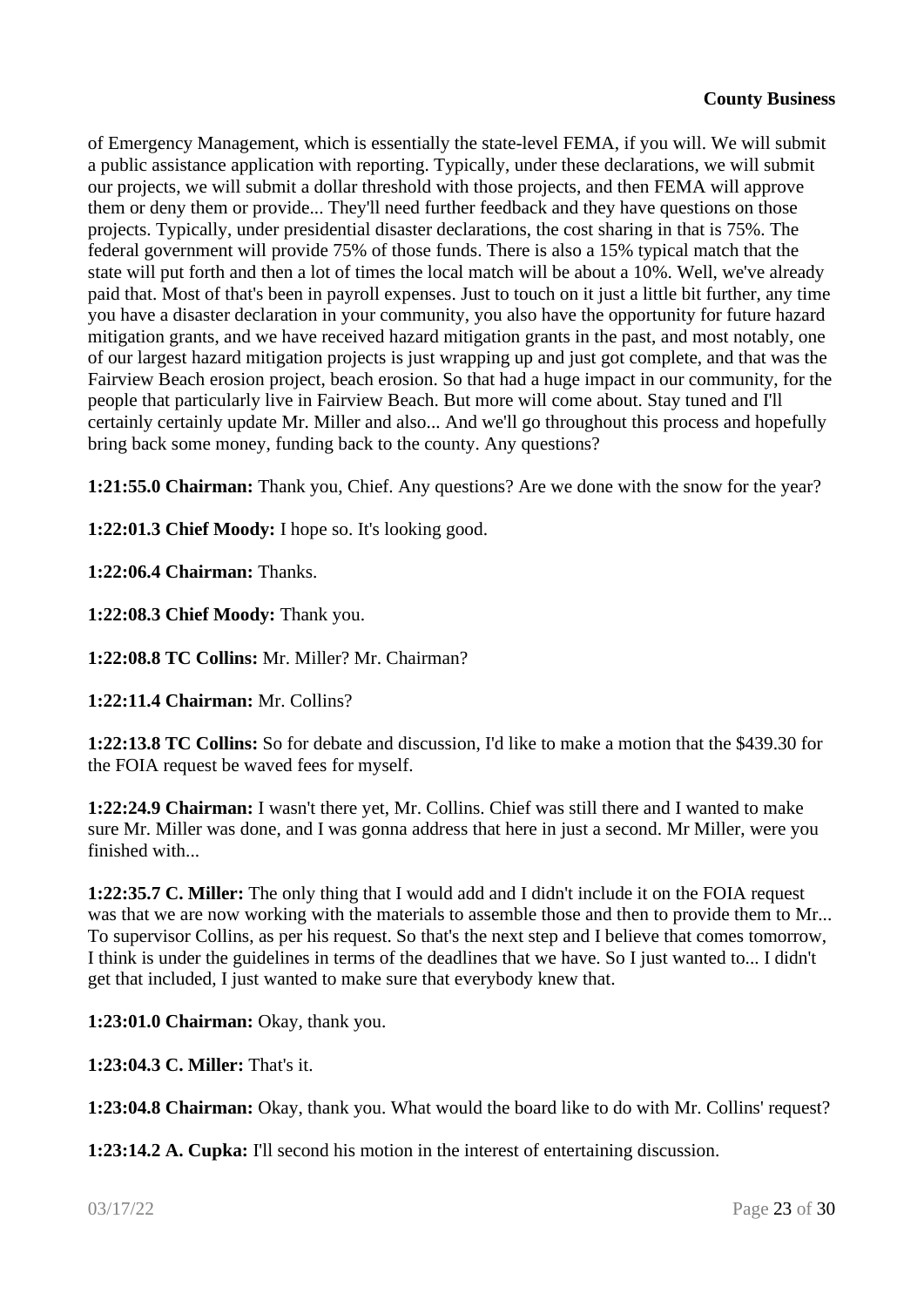**1:23:21.7 Chairman:** Okay. We have a motion properly seconded. Do we have discussion?

**1:23:29.2 TC Collins:** I'm very familiar with the FOIA laws and I understand that when a citizen requests information from the government, they have rights to the FOIA. So I spoke with Ms. Lackey in regard to this, and that's the legal opinion you have in front of you, about a citizen. So I am a citizen but I also am an elected board member. When an elected board member requests information and doesn't receive it, how do you get the information? I asked Ms. Lackey that question. She says she doesn't know. So the only other means to receive the information was through FOIA. I would say that... I would suggest to my colleagues that if you request information from the county administrator or any other place, that if I'm paying for these requests, then you should too. So I don't think that we wanna start that type of thing. I think I should be able to get the records and be it is that.

### **1:24:39.8 Chairman:** Anyone else? Ms. Cupka?

**1:24:42.7 A. Cupka:** Yes. Mr. Chair, thank you. So I would note, I requested a copy of Mr. Collins' FOIA request dated March 1st, 2022 that was provided to the county attorney at that public meeting. There are two boxes that are checked and one box that is checked says, "In order to help to determine my status to assess fees, you should know that I am an individual seeking information for personal use." So that to me seems to be at odds with the request as a duly elected member of the board of supervisors, until this was presented in a public meeting, I had not received a request from Mr. Collins for any of my emails or frankly, any information, to my knowledge. I feel like there was a... If the information was desired, I feel like maybe there was a different way that someone could have gone about acquiring the information. I know, for the service authority board, I mentioned during my report that I did call staff on Friday and asked questions and then sent an email to Mr. Miller, asking for information that was then provided to all members of the service authority board. I would also note that when the FOIA administrator sends the response, the response dated March 8th, there is a sentence at the bottom that says, "If you would like to narrow the scope of your request by timeframe, subject or other variable, please also let me know, as that may reduce the associated costs." We've been informed that then, there was a request, not from a county email address, but from a personal email address, requesting a waiver of the fees. So I'm just not clear if this is for personal use, because it looks an awful lot to me like there's some indication that it is based on the fact that a personal email address was used, as well as the box was checked on the original form that was offered to the county attorney. I don't see anywhere where the individual took Ms. Smith up on the offer of narrowing the scope of the request by timeframe, subject or other variable. And to my knowledge, the FOIA request hasn't been rescinded, and I just feel like there was another way to go about getting this information from all of us and just ask.

#### **1:28:00.1 TC Collins:** I did.

**1:28:01.2 A. Cupka:** So that's where I'm at.

**1:28:01.8 TC Collins:** So Mr. Chairman, may I have the floor one more time, please?

**1:28:06.3 Chairman:** Just one second. Ms. Binder?

**1:28:11.2 C. Binder:** Let Mr. Collins go first. I'm still looking at this for a second.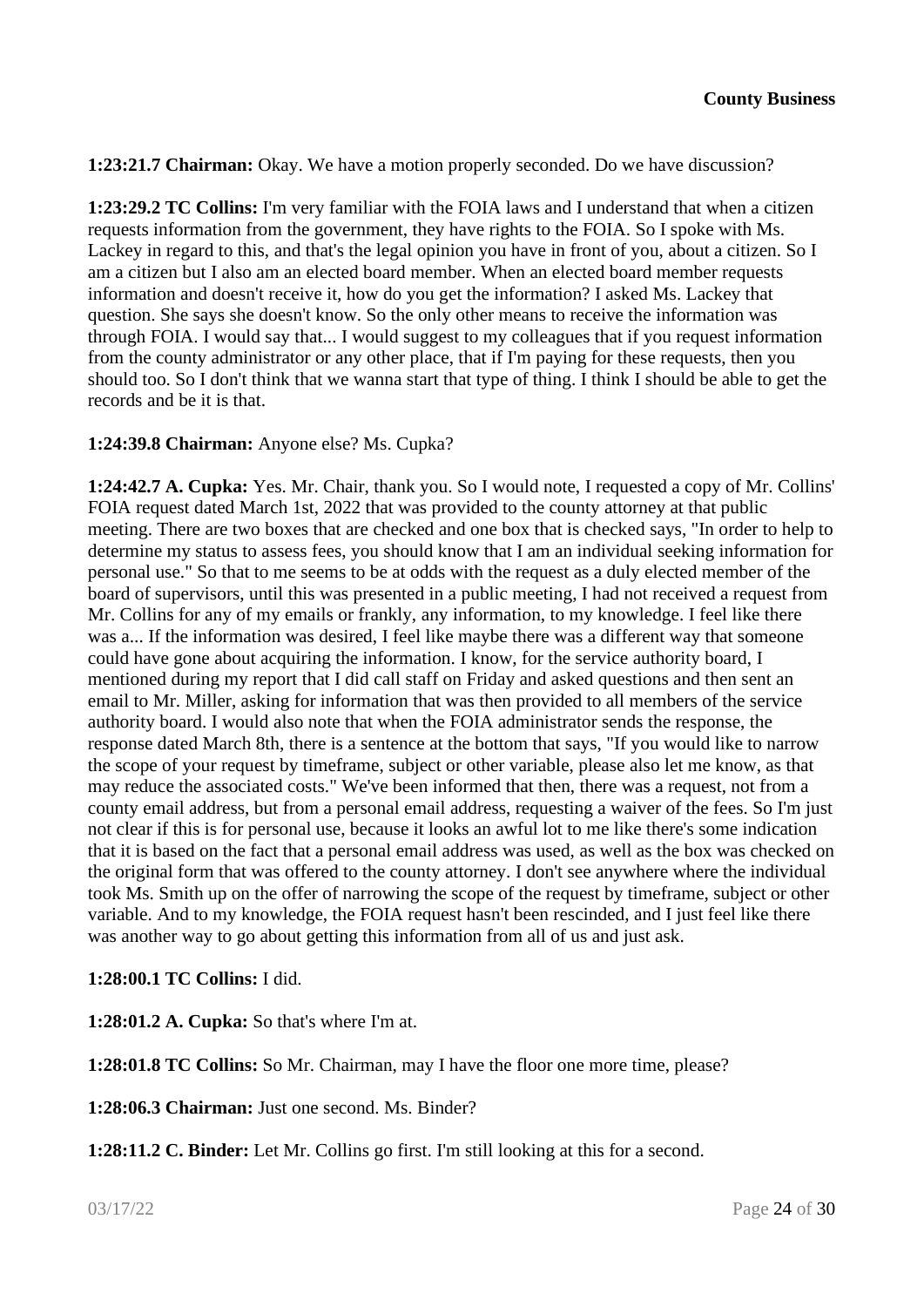**1:28:15.6 Chairman:** Okay. Mr. Granger?

**1:28:19.7 R. Granger:** I will just also share that I never received any correspondence from Mr. Collins, asking for my emails or my texts, in this format. So the first I saw of it was through this FOIA request. If you reach out to me, Mr. Collins, I don't mind sharing information. If you're gonna ask me blanket amount of information for just months and months, any correspondence between me and board members on texts or anything, I would ask you, "Hey, what are you looking for? What can I help you find? I don't mind sharing information." But if you want me to produce documents like that, then yeah, I think that might be more of a FOIA request, and it goes down this path and it has expectation that there would be a task that would go with collecting all that information, 'cause it takes time from the staff to do that.

**1:29:10.0 Chairman:** Thank you. Okay, Mr. Collins.

**1:29:12.8 TC Collins:** So, first off, the requester in the FOIA doesn't need to tell you why they're getting the information. It also states in the FOIA law that the people providing the information can ask to have the scope narrowed. I didn't want the scope narrowed so I didn't respond to that. I didn't respond that I requested a waiver that I did in the form. So to Ms. Cupka, if you can tell me a different way that I could have got this information, 'cause I asked for it, and I've never got it, and I can give you example after example, and so can you... If I can't get this information through the county administrator, how can I get it without a FOIA? Tell me how I can do it.

**1:30:07.0 Chairman:** Well, Mr. Collins, I think you've only asked me for one thing, that was for a budget information, which we don't have yet. That was December, maybe... No, I guess you weren't there yet, but you were asking for the budget, I don't have that information, none of us have that information 'cause we won't have that information until April or May. You never asked me for emails until tonight. You asked me for some information about the hunting ordinance and tomorrow I will send you emails from Mr. Fight, Sergeant Spokasey. I don't have emails, but I have phone calls to Sheriff Giles and Sheriff Dempsey, and I will most gladly send those to you tomorrow. I've asked over the last couple of years, staff members, two county administrators now, county attorneys, and I've asked for information, I've always gotten what I've asked for, unless they don't have it. Sometimes they say, "We don't have that," or "Let me get that to you later on," because they just don't have it at their fingertips or maybe they may not know it. But I've never had a question, maybe I'm asking the wrong questions, but I've never had a question that I asked that I didn't get a response to or answers. But I will be, as Mr. Granger said, if you need an email about whatever, if you didn't get it, I'll be more than happy to share it with you. I know you were talking about the Caledon letter, I think, that we all got and you got a copy the day of the meeting. You can always... If you see something in the board packet that you don't have an answer to, you can always reach out to any of us or staff. And if you don't get an answer from staff, by all means, reach out to the other four of us, and if we have an answer for you, I'm sure we will share it for you.

**1:32:11.6 TC Collins:** Well, there's been communications between board members in regards to specific subject matters that I find out the hard way. I wanna have the information that the rest of you do and therefore, that's why this FOIA is, 'cause I want to see the information that's been shared with you that has not been shared with me. I can give you a couple of examples of the information that wasn't shared with me, or other people that were privy to the information that I wasn't privy to. But the point of the matter is, this is in front of you to obtain information. This is not some political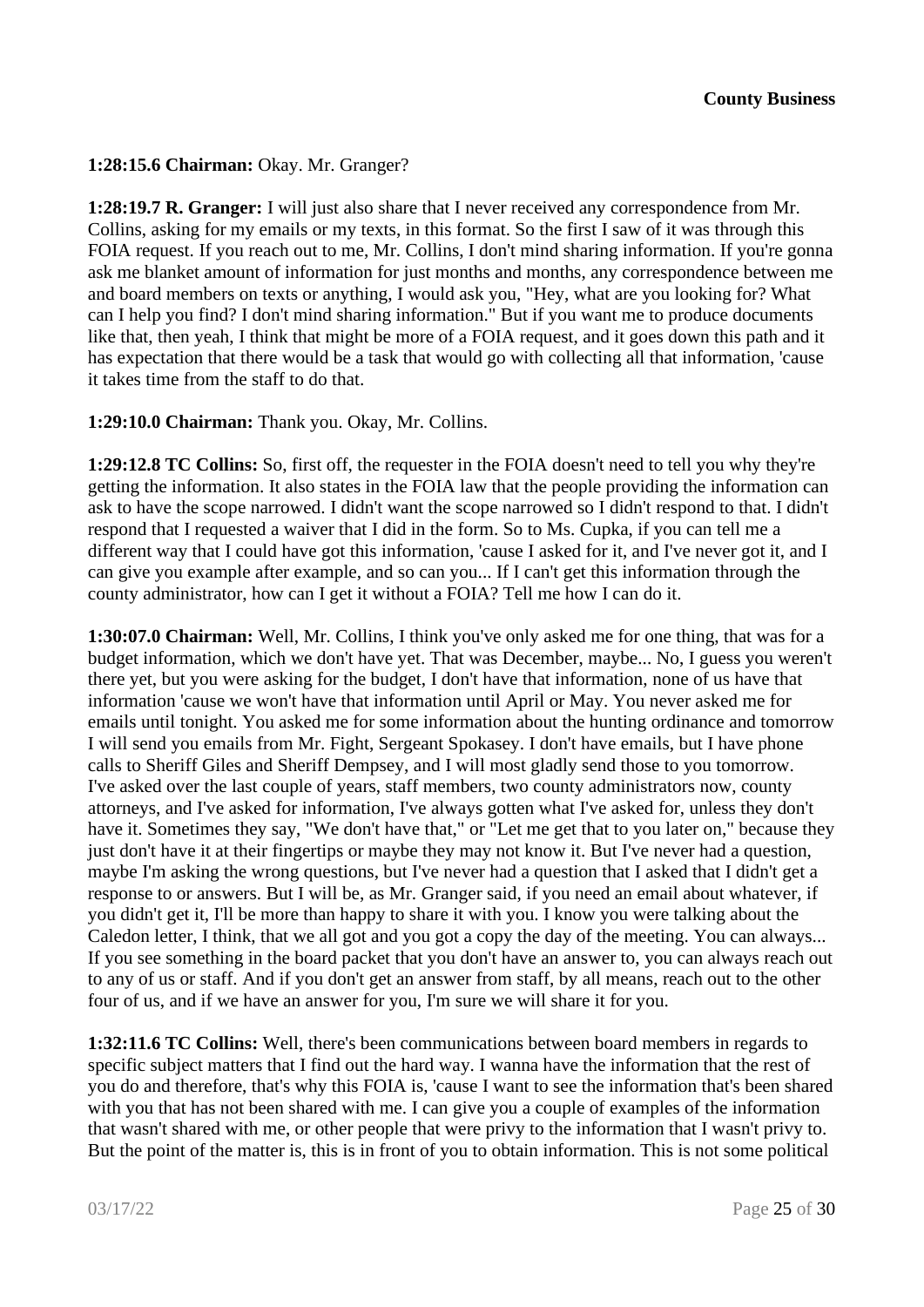utter witch hunt. This is purely to get information, and when I ask for information, I don't get it. I'm not asking you for information, I'm asking him for information. And in order to know that information, in order to get this, I have to get the communications between you and each supervisor member.

That's why that comes into play. If you can tell me a different way I can get this information. I've asked for it and asked for it and asked for it several times and never received it from the time before I got elected to the time I've been here for a couple of months. I don't wanna be spending the rest of my... This is \$439 out of my retirement. I get paid \$15,000 on the Board of Supervisors, and I guess I got \$14,500 left for FOIA requests. I don't know. But if I'm paying, I think you all should pay too.

## **1:34:05.2 A. Cupka:** May I, Mr. Chair?

### **1:34:05.5 Chairman:** Sure.

**1:34:08.6 A. Cupka:** I just wanna make sure that there is an understanding. I will give a good example of emails that were between Ms. Binder and I last month with regard to a memorial commendation for one of our constituents. And we can't email... You can't... A member should not... It is not a best practice to hit "Reply All" to all five of us because when we do that, if more than three of us... I'm sorry. If three of us are on the email, that creates the appearance of a meeting, an illegal meeting. So it's simply not practical for one of us to send an email out to everybody on the board, and frankly, there are going to be initiatives that Ms. Binder and I work on because I'm the At Large Supervisor and she's the Shiloh District Supervisor, and maybe it's dealing with one of our constituents. So I just... Communication is a two-way street, and just pick up the phone, and then I would defer to Ms. Lackey with regards to my own personal, and that's my own personal understanding of public meetings and five board members all talking at once in the same email thread and the appearance of a meeting. Thank you.

**1:35:44.3 TC Collins:** I understand what a public meeting is and I'm not...

**1:35:48.1 Chairman:** Mr. Collins, can you hold on for a second?

**1:35:51.6 TC Collins:** I need to address her statement, as if I don't know what I'm talking about.

**1:35:56.2 Chairman:** Right. In just a second. Ms. Binder also has a question, and I will get back to you here in just a second.

**1:36:01.6 C. Binder:** I have two questions. One is, how is the hourly rate decided on? 'Cause they have different numbers.

**1:36:08.6 C. Miller:** That would be based on Mr. Dines' salary, an hourly...

**1:36:12.8 C. Binder:** Okay, so it's based on...

**1:36:14.1 C. Miller:** An hourly break down of his salary and an hourly breakdown of Ms. Smith's salary and an hourly breakdown of my salary.

**1:36:21.3 C. Binder:** Okay. And then another question, and I understand what Ms. Cupka said, 'cause I will tell you in my first year on the board, I would sometimes accidentally hit "Reply All"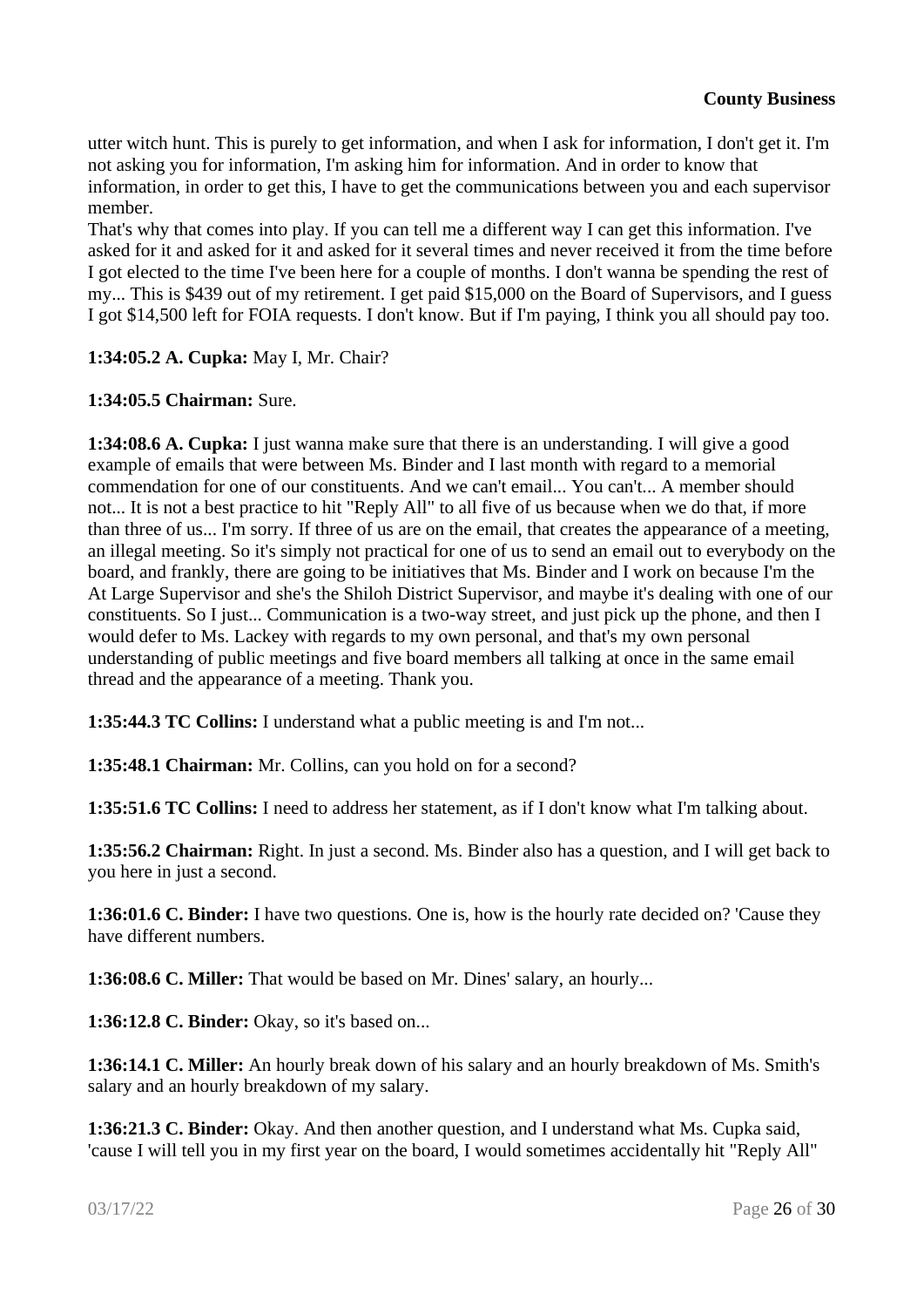and I had a former colleague who would always certainly speak to me about, "Now you've created an open meeting and you can't do that." So if there is a better way that we can share certain information so that everyone is informed, and I will give an example of, with Purkins Corner because I felt, and I expressed this to Mr. Miller in person, that I should have been more informed about it, and what is a better practice in the future of informing the person who's the supervisor in that particular district when there is an issue. So maybe we all can work together as a board to better communicate certain issues that affect all five of us. But I do understand there are certain things that you can't hit "Reply All" or all five. So that's the comment I wanted to make, 'cause I remember when I was first on the board, I got the explanation a couple times by a former colleague that that was, "Now you started a meeting." But maybe there is a better way that we could do this in the future so that one board member does not feel that they are not given the information, that they're in the dark. That's all I have to say.

## **1:37:37.1 Chairman:** Thank you. Mr. Collins?

**1:37:40.1 TC Collins:** To suggest that I don't understand what open meeting laws are is a farce. I was on the school board for eight years and communicated with all the members on the school board as chairman, as a member. You don't hit "Reply All," you send one to each individual. Yes, it's more time-consuming, but that is how the law reads. So that's my debate in regards to that.

### **1:38:05.7 Chairman:** Mr. Granger?

**1:38:07.9 R. Granger:** Yes, thank you. I would just say, in regards to asking for communication between two individuals, I wanna go to Mr. Miller and say, "Mr. Miller, could you please provide me information about the correspondence between Ms. Cupka and Ms. Binder?" I would go to Ms. Cupka and Ms. Binder. I would expect that if someone asked about my correspondence, they'd reach out to me. Mr. Miller is an employee of the board, and so he serves us, but at the same time, his duties are to execute the business to the county, the day-to-day business. And so it's a very full job, and so I think all of us need to be cognizant of, yes, he works for the board, he has duties though that take a lot of his time, and if we're expecting him to now start collating information and run down, "Hey, I want you to go find out all the information about these people who communicated together," even though you haven't been in the loop maybe on some of those communications, I just don't think that's the right route.

I would recommend you reach out to the people that you wanna find the information out from. And like I've said, in the board request there's a request to say, "Hey, I want all the communication between any board members by email or text," and so that's a very big ask. And so there's no scoping of that. And as a board member, I don't understand what the goal is, what we're trying to look for. That's a FOIA request as opposed to trying to do the day-to-day business of the county. I just would ask Mr. Collins in the future, you said, how to go about doing this? You didn't ask me for this information. I've never been asked for this information. I would recommend that you reach out to the board members when you wanna know about what they're corresponding, and I think that's probably the best way to go about trying to find out what's going on, as opposed to reaching out to Mr. Miller and saying, "You go to all of them and tell me what they're saying to each other." 'Cause that's what it sounds like to me.

## **1:40:02.8 TC Collins:** Mr. Chairman?

#### **1:40:05.4 Chairman:** Mr. Collins.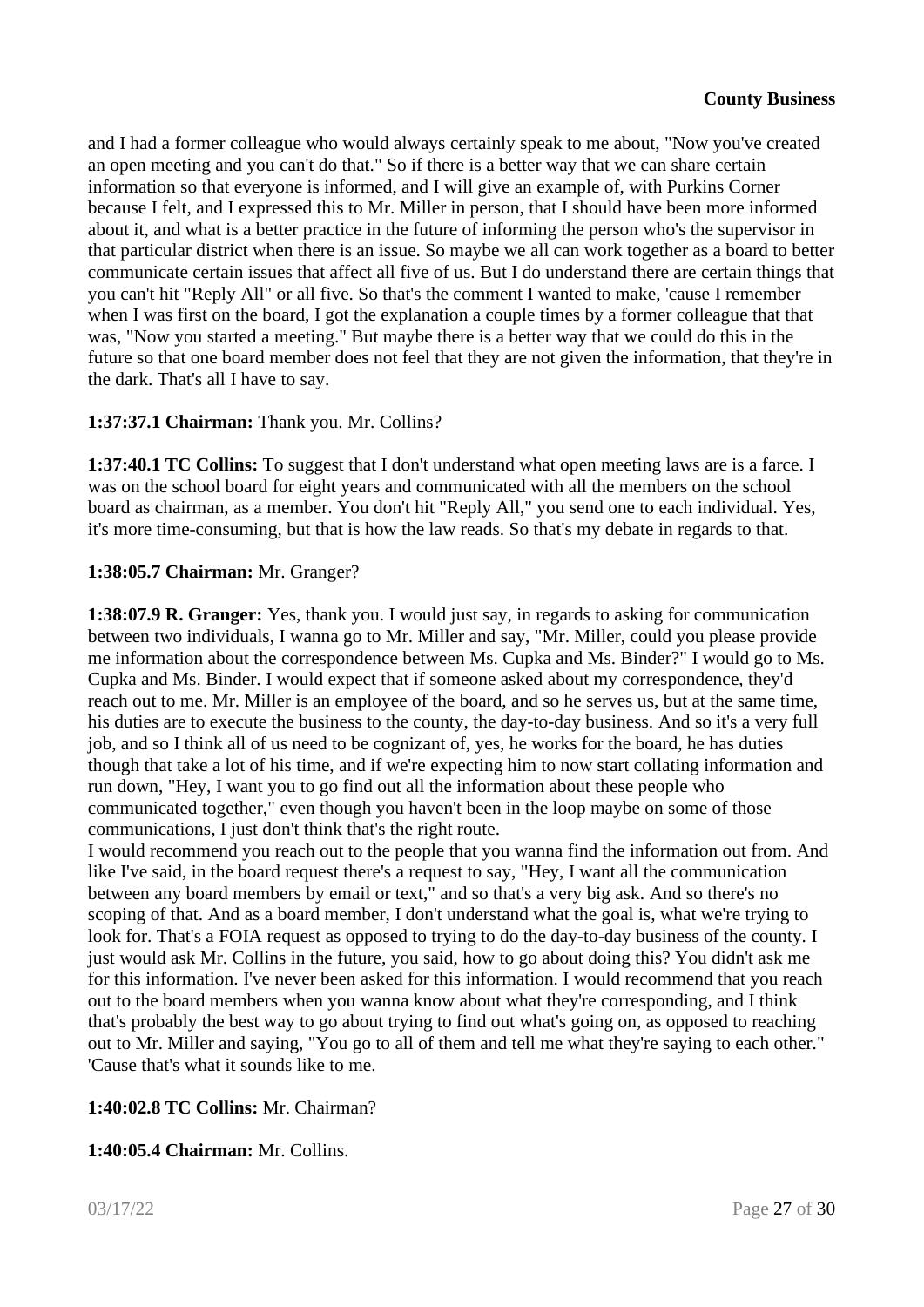**1:40:07.8 TC Collins:** The specifics is in the FOIA, not... Don't just take out part of the sentence and say, "To and from... " It says, "To and from any member of the Board of Supervisors, to each other or the County Administrator or the Water Authority Board of Directors." That's what it says. And in my last meeting, you will recall that I think there's a transparency issue. And so I don't think it's transparent 'cause I'm not getting the information. I didn't know that I had to go around. I thought that I would be given information, not have to track all the information down myself. I didn't know that's how this worked.

**1:40:53.4 Chairman:** Well, I know when I have a question on something, I will go to either Mr. Miller or to colleagues, and you have to, at times, you do track down your own information. You've got certain questions and then you go to the correct person to get the answers to. So that happens quite often.

**1:41:13.1 TC Collins:** How do I know who has the answers? I have to track down... So I asked the county administrator in regards to something and I don't get provided it. I do do my own research on the issues, but issues are being discussed that I don't have the privy to that I think I should be as one of five members.

**1:41:41.7 Chairman:** Okay. Anything else?

**1:41:43.5 C. Binder:** I do have a question, Mr. Chair. Ms. Lackey, how common, or do you know how common do FOIA requests come from other supervisors and waivers?

**1:41:57.4 K. Lackey:** I'm sorry. I missed the... The second part was how often are they...

**1:42:01.7 C. Binder:** Yeah, is this a common practice? 'Cause this would be my first time on a board.

**1:42:10.1 K. Lackey:** It's hard to say because I think oftentimes localities have a policy that is uniform as to the general public, and there are, if you will, a little bit of licenses generally provided to elected officials. Some of the things that other supervisors have mentioned, if you're asking for a follow-up or backup for an agenda item, that's usually provided as a matter of course. This one is a little more unusual because of the manner it was presented and the scope of what it entails. It entails a lot of search. And for that reason, it's perfectly appropriate for the county to have fees imposed. Those fees are actually discounted, if you will, because they don't include the time of each supervisor to search through their own text messages.

I understand Supervisor Collins has an objection to them doing so, but as far as I know, there's no way for IT to search text messages, at least for the scope of the timeframe that's required. That part of the search would be performed by the supervisors, basically free of charge, but it would still entail a lot of staff time to compile all the email records and whatever other written records there are. I guess it's an order of magnitude. I think most of you, as some of you have indicated, you've asked for things from the county administrator, and typically if that's a record that exists and can be provided, that's generally provided as a matter of course. But when there's something that's as broad as this, it is a little bit of a different animal. And in the absence of a policy, I think that Mr. Miller was correct to have staff produce a cost estimate.

**1:44:05.0 C. Binder:** Is this something that should have a policy to it, or is this just a very odd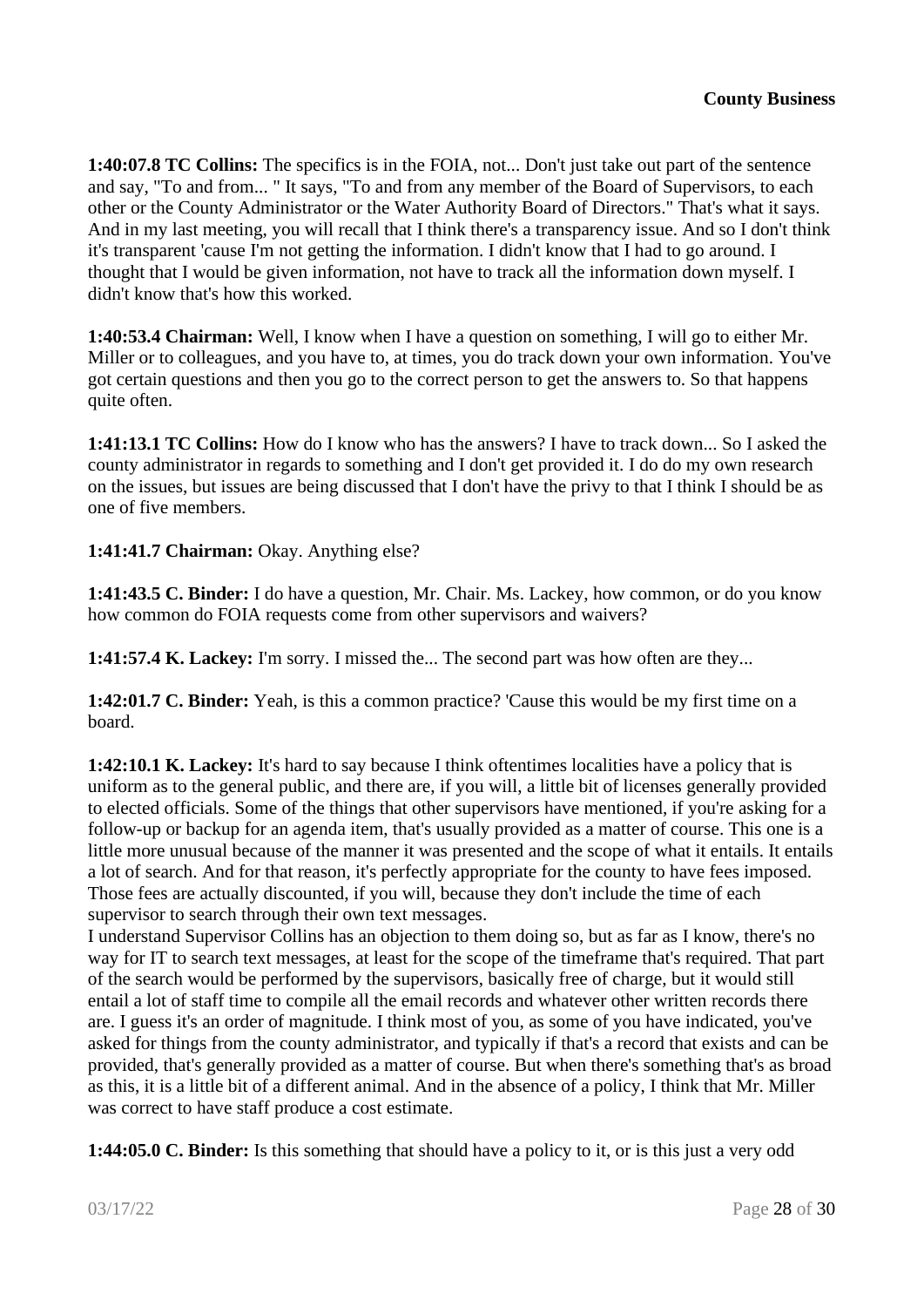situation?

**1:44:11.9 C. Miller:** If I may answer, you do have a policy in place from August of 2018. The August 21st meeting is... It was my understanding the former administrator, Dr. Young presented that to you. And there had been subsequent FOIA requests made by individuals, so I don't... I assume you have a policy. I don't... It doesn't state the rates or anything like that, but it basically says you have a right to...

**1:44:39.4 K. Lackey:** I look to see the...

**1:44:40.3 TC Collins:** Point of order, Mr. Chair.

**1:44:43.0 Chairman:** Just a second, Mr. Collins.

**1:44:44.7 TC Collins:** According to Roberts Rules, a point of order will be handled immediately.

**1:44:49.2 Chairman:** Okay, Mr. Collins, go ahead.

**1:44:51.4 TC Collins:** So this debate is a debate of the board. So unless a specific question is asked to Mrs. Lackey or Mr. Miller, they should stay out of the debate.

**1:45:05.5 Chairman:** Okay. So I'll have a question for Mrs. Lackey, directly to her. So if I'm reading this email that we all have copies of here, it does say that if we did consider waiving cost to an elected official, that in the future we could not bill the public for a FOIA request? Is that correct in my reading?

**1:45:34.7 K. Lackey:** Right. So I think one of the reasons why it's difficult to pin down a policy from another jurisdiction, part of it is because the more liberally you allow an elected official to make FOIAs, they can effectively make FOIAs on behalf of members of the public, and then you're defeating your whole cost structure for having fees. And that could happen naturally. It could be, one of you mentioned something, I would like to see... "Mr. Miller, I'd like to see this document," and someone hears that on the record and they say, "I would also like that document." Well, then they get that document for free. And that's not necessarily a bad thing when we're talking about a document that's readily at hand. So it's a matter of policy as to the scope of a request, the... Hanover County has a policy, they waive the first 60 minutes of search time. City of Chesapeake waives the first 15 minutes of search time, as to any member, any FOIA requester. But those are just matters of policy. So that's a matter for the board as a whole.

**1:46:34.7 Chairman:** Okay, thank you. Anybody else have anything, so we can move along? Alright. Well, we have a motion that was properly seconded. All in favor?

**1:46:51.3 TC Collins:** Aye.

**1:47:01.2 Chairman:** All opposed?

**1:47:03.6 C. Binder:** Nay.

**1:47:04.7 A. Cupka:** Nay.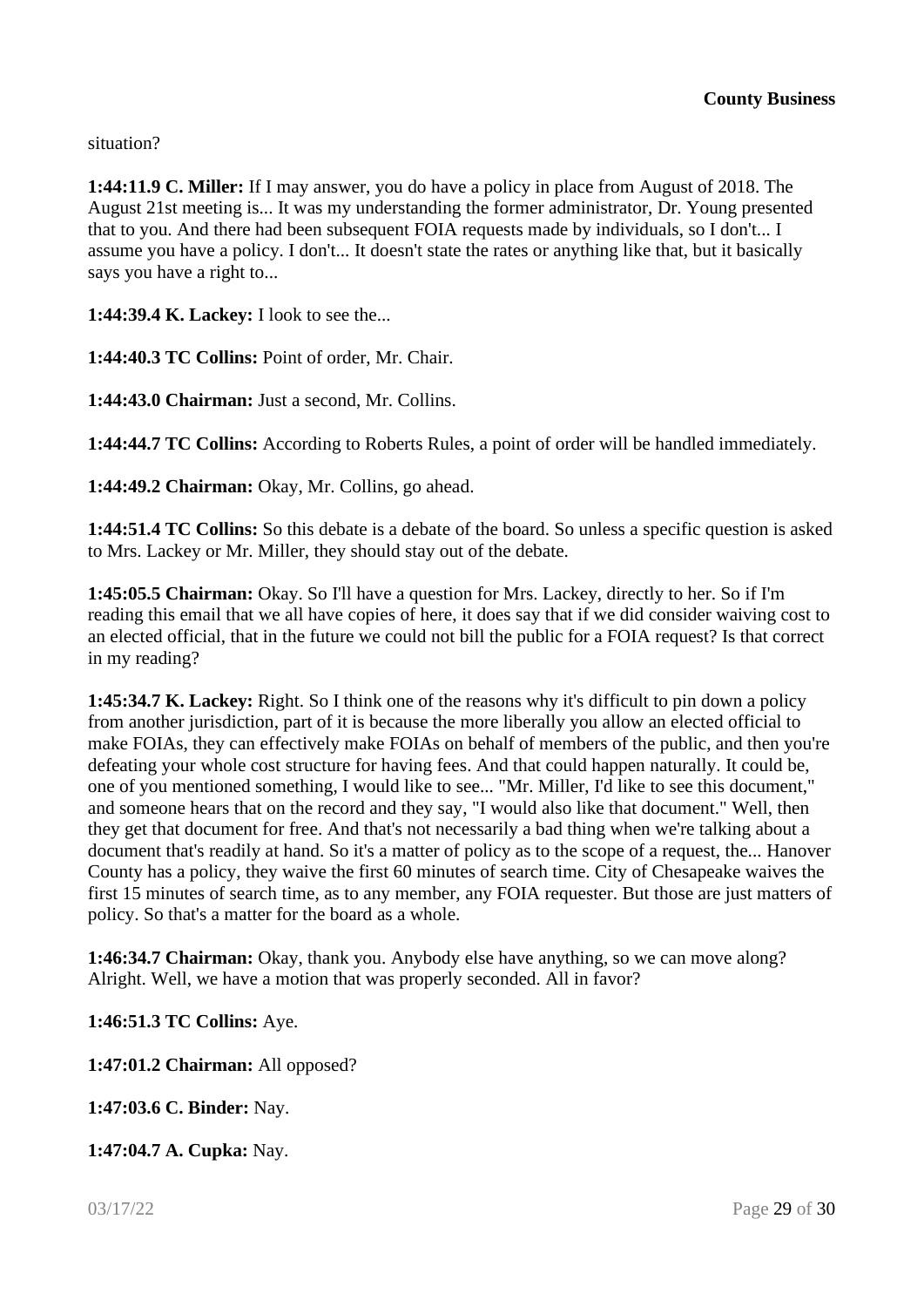**1:47:05.7 R. Granger:** Nay.

**1:47:05.8 Chairman:** Chair votes nay. Motion is not approved. Okay, administrator's report, information items coming up. Mr. Miller, we don't have any... Just these information items?

**1:47:35.0 C. Miller:** That's it.

**1:47:35.2 Chairman:** Okay. So we are finished for that. And so do we have a motion? Yes, we do. We got 'em.

**1:47:53.1 A. Cupka:** I'll move to adjourn to Wednesday, March 16th at 6:30 PM in the boardroom.

**1:48:00.1 C. Binder:** Second.

**1:48:00.3 Chairman:** All in favor?

**1:48:02.0 C. Binder:** Aye.

**1:48:02.4 A. Cupka:** Aye.

**1:48:03.5 R. Granger:** Aye.

**1:48:05.3 Chairman:** Chair votes aye.

**1:48:05.4 TC Collins:** Aye.

**1:48:06.1 Chairman:** We are adjourned.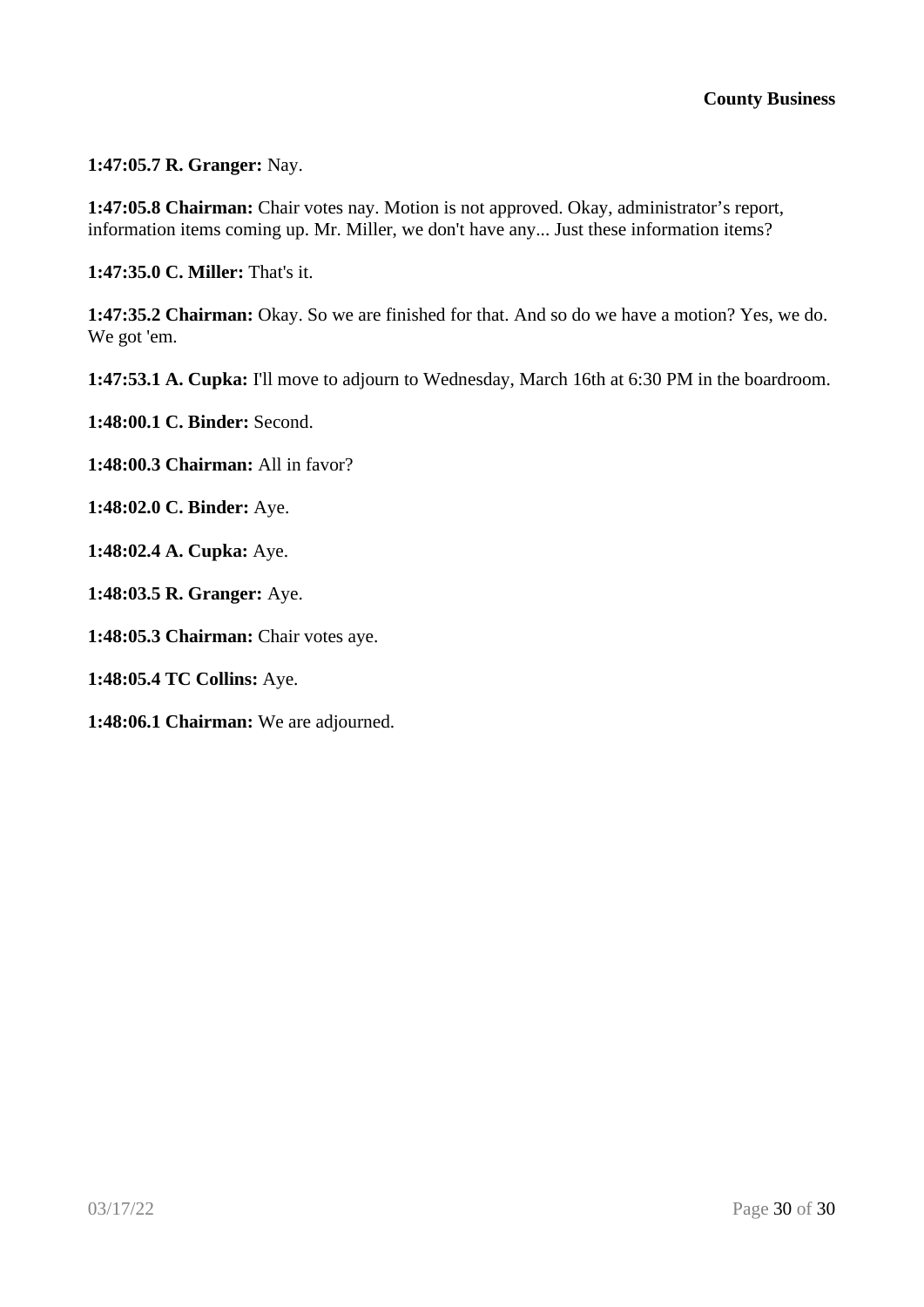## County of King George, Virginia Monthly Receipts and Expenditures Month of February-2022

### Cash Basis Receipts and Disbursements:

| <b>Beginning Balance</b> | S | 33,180,508.13     |
|--------------------------|---|-------------------|
| Receipts                 |   | 11,921,115.83     |
| <b>Disbursements</b>     |   | (12, 113, 861.97) |
| <b>Ending Balance</b>    |   | 32,987,761.99     |

Notes:

This summary is for the County Checking Account.

The Ending Balance should agree with the balance

reported on the monthly statement of accounts for the General Checking Account.